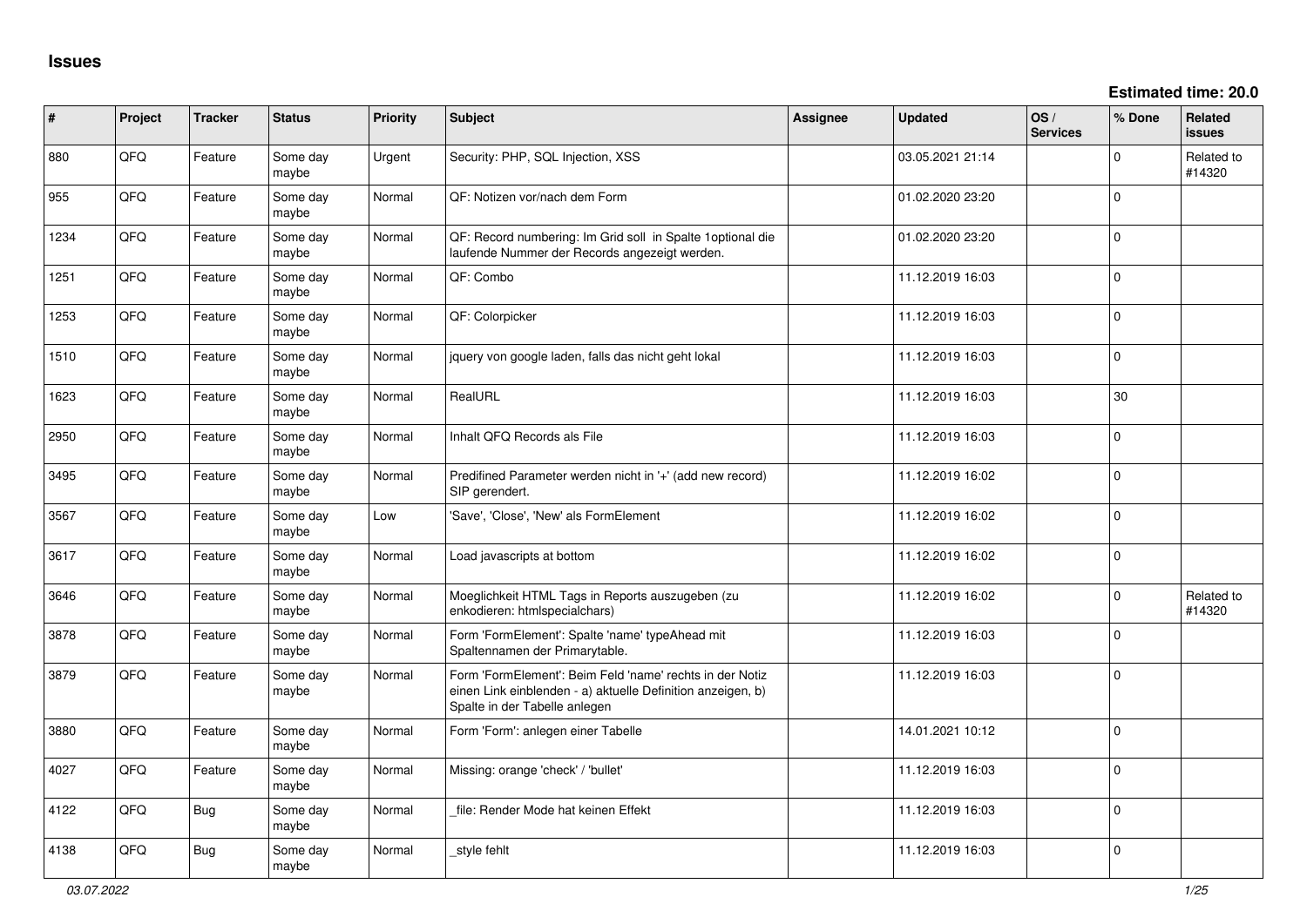| $\#$ | Project | <b>Tracker</b> | <b>Status</b>     | <b>Priority</b> | Subject                                                                                                                                                       | <b>Assignee</b> | <b>Updated</b>   | OS/<br><b>Services</b> | % Done      | Related<br><b>issues</b>                    |
|------|---------|----------------|-------------------|-----------------|---------------------------------------------------------------------------------------------------------------------------------------------------------------|-----------------|------------------|------------------------|-------------|---------------------------------------------|
| 4433 | QFQ     | Feature        | Some day<br>maybe | Normal          | Log when SIP will be destroyed by QFQ for any (security)<br>reason                                                                                            |                 | 01.02.2020 23:20 |                        | $\Omega$    | Related to<br>#4432,<br>Related to<br>#5458 |
| 4435 | QFQ     | Feature        | Some day<br>maybe | Normal          | Report: striptags - specify allowed tags                                                                                                                      |                 | 01.02.2020 23:20 |                        | $\Omega$    |                                             |
| 4439 | QFQ     | Feature        | Some day<br>maybe | Normal          | Log: report all actions fired by an FE Element, incl. the<br>original directive (slaveld, sqlInsert, )                                                        |                 | 01.02.2020 23:20 |                        | $\mathbf 0$ | Related to<br>#4432,<br>Related to<br>#5458 |
| 4440 | QFQ     | Feature        | Some day<br>maybe | Normal          | Manual.rst: explain how to. expand PHP Session to 4h                                                                                                          |                 | 11.12.2019 16:02 |                        | $\Omega$    |                                             |
| 4441 | QFQ     | Bug            | Some day<br>maybe | Normal          | \$_SERVER Vars sollten nur aus dem Store genommen<br>werden - Code entsprechend anpassen.                                                                     |                 | 11.12.2019 16:02 |                        | $\Omega$    |                                             |
| 4442 | QFQ     | Feature        | Some day<br>maybe | Normal          | Special Column Name: _link - new symbol G (Glyph) to<br>choose any available symbol                                                                           |                 | 11.12.2019 16:02 |                        | 0           |                                             |
| 4443 | QFQ     | Feature        | Some day<br>maybe | Normal          | Form: multiple secondary tables                                                                                                                               |                 | 01.02.2020 23:20 |                        | 0           |                                             |
| 4444 | QFQ     | Feature        | Some day<br>maybe | Normal          | FE.type=upload: detect mime type                                                                                                                              |                 | 11.12.2019 16:02 |                        | $\mathbf 0$ | Related to<br>#4303                         |
| 4445 | QFQ     | Feature        | Some day<br>maybe | Normal          | template group: Option to simulate fieldset                                                                                                                   |                 | 28.06.2021 14:11 |                        | $\Omega$    |                                             |
| 4446 | QFQ     | Feature        | Some day<br>maybe | Normal          | New FE get same feldContainerId as last modifed FE                                                                                                            |                 | 01.02.2020 23:20 |                        | $\mathbf 0$ |                                             |
| 4536 | QFQ     | Feature        | Some day<br>maybe | Normal          | FE upload: problem with delete if mutliple uploads an<br>FE.name="                                                                                            |                 | 01.02.2020 23:20 |                        | $\mathbf 0$ |                                             |
| 4546 | QFQ     | <b>Bug</b>     | Some day<br>maybe | Normal          | NH: SIP storage is destroyed                                                                                                                                  |                 | 01.02.2020 23:20 |                        | $\mathbf 0$ |                                             |
| 4551 | QFQ     | Feature        | Some day<br>maybe | Normal          | Set 'pills' via dynamicUpdate to show/hide/disabled                                                                                                           |                 | 01.02.2020 23:20 |                        | $\mathbf 0$ | Related to<br>#3752                         |
| 4626 | QFQ     | Feature        | Some day<br>maybe | Normal          | Mobile View: 'classBody=qfq-form-right' makes no sense                                                                                                        |                 | 01.02.2020 23:20 |                        | 0           |                                             |
| 4627 | QFQ     | Feature        | Some day<br>maybe | Normal          | dbupdate: all tables - check 'create', 'modified' if it is possible<br>to change to default 'CURRENT_TIMESTAMP' and modified<br>'ON UPDATE CURRENT_TIMESTAMP' |                 | 01.02.2020 23:20 |                        | $\mathbf 0$ |                                             |
| 4640 | QFG     | Feature        | Some day<br>maybe | Normal          | Rename System Forms                                                                                                                                           |                 | 01.02.2020 23:20 |                        | $\mathbf 0$ |                                             |
| 4719 | QFQ     | Feature        | Some day<br>maybe | Normal          | Custom Message in Client in case of 'Browser tab close,<br>modification will be lost'                                                                         |                 | 01.02.2020 23:20 |                        | 0           |                                             |
| 4816 | QFQ     | Feature        | Some day<br>maybe | Normal          | Templates for QFQ Reports (Tables, Radios, )                                                                                                                  |                 | 01.02.2020 23:20 |                        | 0           |                                             |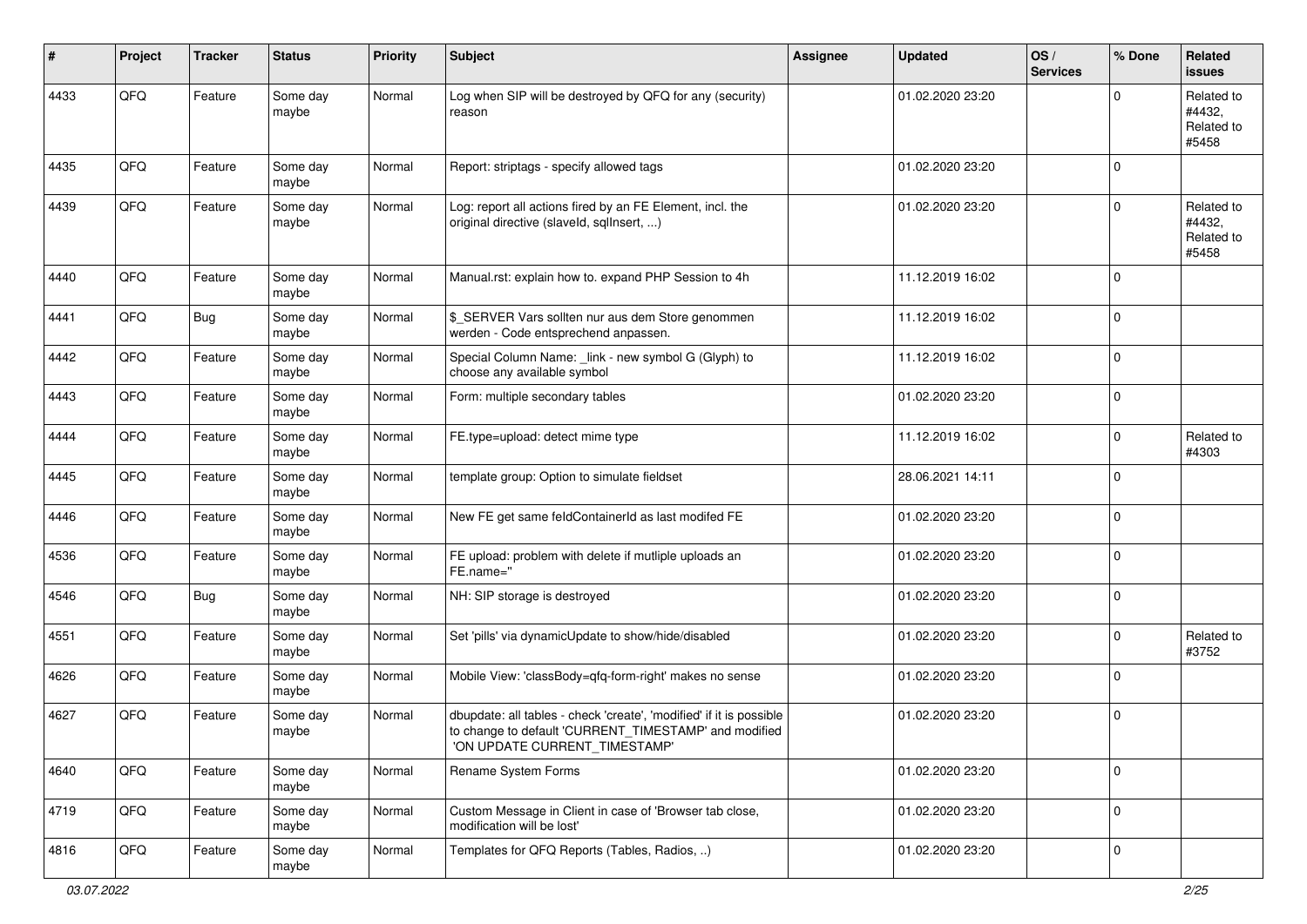| $\vert$ # | Project | <b>Tracker</b> | <b>Status</b>     | <b>Priority</b> | <b>Subject</b>                                                                    | Assignee | <b>Updated</b>   | OS/<br><b>Services</b> | % Done      | Related<br>issues    |
|-----------|---------|----------------|-------------------|-----------------|-----------------------------------------------------------------------------------|----------|------------------|------------------------|-------------|----------------------|
| 4974      | QFQ     | Feature        | Some day<br>maybe | Normal          | Long polling - inform all listening clients of changes                            |          | 11.12.2019 16:02 |                        | $\mathbf 0$ |                      |
| 5129      | QFQ     | Feature        | Some day<br>maybe | Normal          | Reports: SQL fuer x Achse und y Achse                                             |          | 11.12.2019 16:02 |                        | 0           |                      |
| 5160      | QFQ     | Feature        | Some day<br>maybe | Normal          | QFQ collaborative / together.js, ShareJS, y-js, collaborative,                    |          | 11.12.2019 16:02 |                        | $\mathbf 0$ |                      |
| 5342      | QFQ     | Feature        | Some day<br>maybe | Normal          | link - with HTML Attributes                                                       |          | 01.02.2020 23:20 |                        | $\Omega$    | Related to<br>#14077 |
| 5452      | QFQ     | Feature        | Some day<br>maybe | Normal          | Thumbnails from PDF: bad quality                                                  |          | 01.02.2020 23:20 |                        | $\mathbf 0$ |                      |
| 5455      | QFQ     | Feature        | Some day<br>maybe | Normal          | Mail Redirects grld abhaengig                                                     |          | 01.02.2020 23:20 |                        | 0           |                      |
| 5783      | QFQ     | Feature        | Some day<br>maybe | Normal          | <b>BPMN View/Edit</b>                                                             |          | 11.12.2019 16:02 |                        | $\Omega$    |                      |
| 5805      | QFQ     | Feature        | Some day<br>maybe | Normal          | TypeAHead SQL value instead of key stored                                         |          | 01.02.2020 23:19 |                        | $\Omega$    | Related to<br>#5444  |
| 5850      | QFQ     | Feature        | Some day<br>maybe | Normal          | Deployment: In QFQ Doc best practice fuer zeitgemaesses<br>Deployment beschreiben |          | 01.02.2020 23:20 |                        | $\mathbf 0$ |                      |
| 5851      | QFQ     | Feature        | Some day<br>maybe | Normal          | Queue System implementieren: MQTT, RabbitMQ                                       |          | 01.02.2020 23:20 |                        | $\mathbf 0$ | Related to<br>#5715  |
| 5877      | QFQ     | Bug            | Some day<br>maybe | Normal          | FE.type=note:bsColumn strange behaviour                                           |          | 01.02.2020 23:19 |                        | $\Omega$    |                      |
| 5892      | QFQ     | Feature        | Some day<br>maybe | Normal          | QFQ should use T3 API to manipulate FE GROUP<br>membership                        |          | 01.02.2020 23:20 |                        | 0           |                      |
| 5893      | QFQ     | Feature        | Some day<br>maybe | Normal          | Edit on double-click                                                              |          | 01.02.2020 23:19 |                        | $\mathbf 0$ | Related to<br>#5894  |
| 5895      | QFQ     | Feature        | Some day<br>maybe | Normal          | Tutorial: List of all QFQ Features                                                |          | 01.02.2020 23:19 |                        | $\pmb{0}$   |                      |
| 5923      | QFQ     | Feature        | Some day<br>maybe | Normal          | fillStoreSystemBySqlLate                                                          |          | 01.02.2020 23:19 |                        | $\Omega$    |                      |
| 6083      | QFQ     | Feature        | Some day<br>maybe | Normal          | Dynamic Update: Value Check via SQL                                               |          | 11.12.2019 16:02 |                        | $\mathbf 0$ |                      |
| 6084      | QFQ     | Feature        | Some day<br>maybe | Normal          | New escape type: 'D' - convert date                                               |          | 01.02.2020 23:19 |                        | $\mathbf 0$ |                      |
| 6288      | QFQ     | Feature        | Some day<br>maybe | Normal          | Best Practice: Erklaeren wie man ein Formular ganz in<br>'weiss' erstellen kann   |          | 11.12.2019 16:02 |                        | $\pmb{0}$   |                      |
| 6299      | QFQ     | Feature        | Some day<br>maybe | Normal          | Attack detection: log table with invalid SIP access                               |          | 11.12.2019 16:02 |                        | $\Omega$    | Related to<br>#3947  |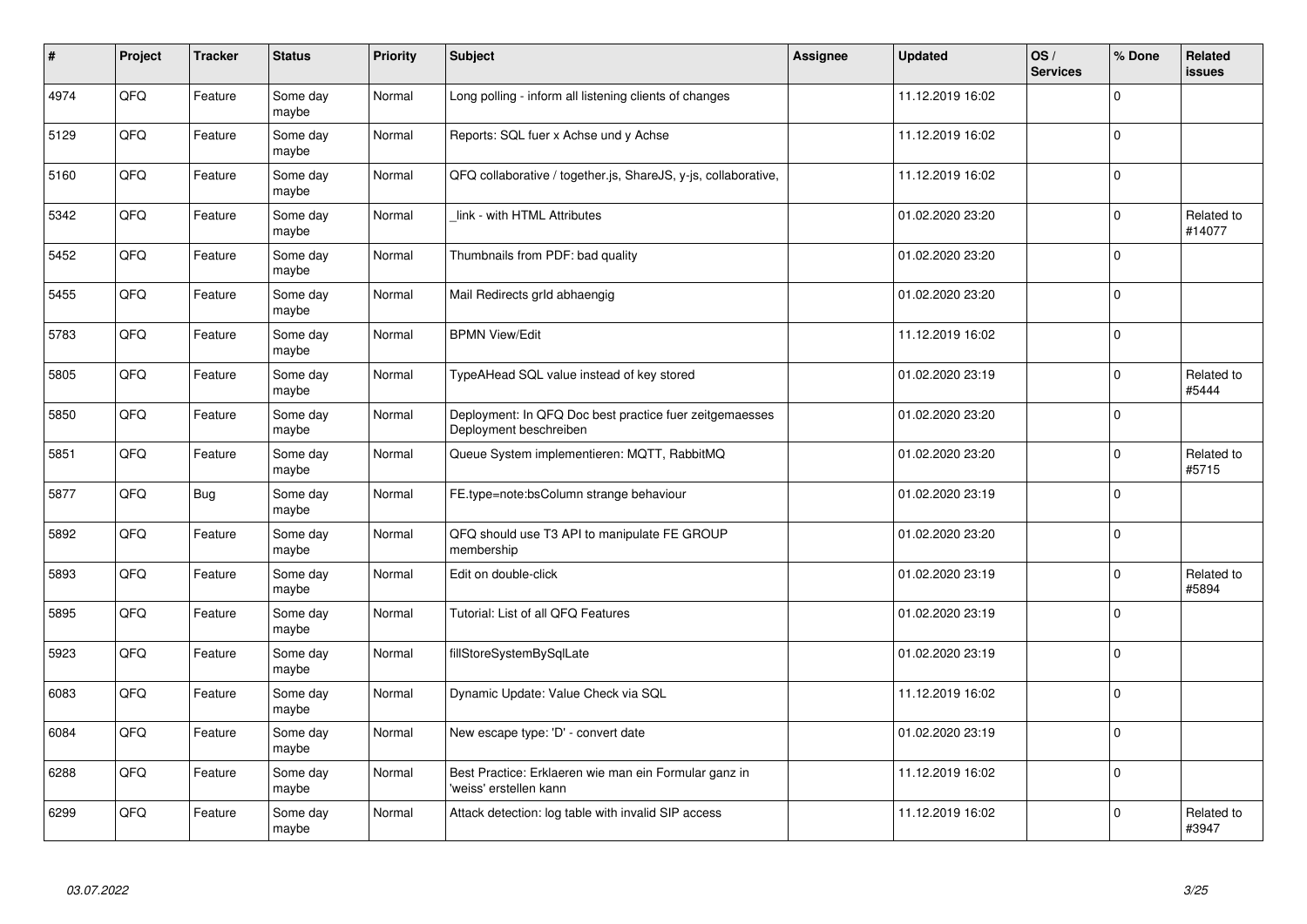| #     | Project | <b>Tracker</b> | <b>Status</b>     | <b>Priority</b> | <b>Subject</b>                                                                       | Assignee | <b>Updated</b>   | OS/<br><b>Services</b> | % Done      | Related<br>issues   |
|-------|---------|----------------|-------------------|-----------------|--------------------------------------------------------------------------------------|----------|------------------|------------------------|-------------|---------------------|
| 6515  | QFQ     | Feature        | Some day<br>maybe | Normal          | Formular: Felder dynamisch ein/ausblenden                                            |          | 11.12.2019 16:02 |                        | $\Omega$    |                     |
| 6704  | QFQ     | Feature        | Some day<br>maybe | Normal          | Upload Mode: Bilder in Notizen rechts sollen aktuellen<br>Upload repräsentieren.     |          | 01.02.2020 23:19 |                        | 0           | Related to<br>#3264 |
| 6992  | QFQ     | Feature        | Some day<br>maybe | Normal          | DB exception: Syntax Highlight                                                       |          | 11.12.2019 16:01 |                        | $\Omega$    | Related to<br>#5450 |
| 7100  | QFQ     | Feature        | Some day<br>maybe | Normal          | Download: log access, max downloads, time limit                                      |          | 01.02.2020 23:19 |                        | $\Omega$    |                     |
| 7101  | QFQ     | <b>Bug</b>     | Some day<br>maybe | Normal          | 'form' in SIP and 'report' - breaks                                                  |          | 01.02.2020 23:20 |                        | $\Omega$    |                     |
| 7104  | QFQ     | Feature        | Some day<br>maybe | Normal          | Manual: hint about escaping if '\r' appears in mail body                             |          | 11.12.2019 16:01 |                        | $\Omega$    |                     |
| 7105  | QFQ     | Feature        | Some day<br>maybe | Normal          | Beispiel wie man in einer zweiten Tabelle speichert.                                 |          | 11.12.2019 16:01 |                        | $\mathbf 0$ |                     |
| 7106  | QFQ     | Feature        | Some day<br>maybe | Normal          | Beispiel Nummerierung von Rows in Report                                             |          | 11.12.2019 16:01 |                        | $\Omega$    |                     |
| 7108  | QFQ     | Feature        | Some day<br>maybe | Normal          | <b>QFQ Wrap Elements</b>                                                             |          | 11.12.2019 16:01 |                        | $\Omega$    |                     |
| 7229  | QFQ     | Feature        | Some day<br>maybe | Normal          | New FormElement.type: Button                                                         |          | 01.02.2021 12:32 |                        | $\mathbf 0$ |                     |
| 7278  | QFQ     | Feature        | Some day<br>maybe | Normal          | Form: Wert vordefinieren der immer gesetzt wird                                      |          | 02.05.2021 09:27 |                        | $\mathbf 0$ |                     |
| 7281  | QFQ     | Bug            | Some day<br>maybe | Normal          | Subrecords: on large screen separator line too short                                 |          | 01.02.2020 23:19 |                        | $\mathbf 0$ |                     |
| 7402  | QFQ     | Bug            | Some day<br>maybe | Normal          | thumbnail cache: outdated picture when permission denied<br>and permission resolved. |          | 01.02.2020 23:20 |                        | $\Omega$    |                     |
| 7921  | QFQ     | Feature        | Some day<br>maybe | Normal          | Rest API Export: URL kuerzer machen                                                  |          | 01.02.2020 23:19 |                        | $\mathbf 0$ |                     |
| 8056  | QFQ     | Feature        | Some day<br>maybe | Normal          | Termin Organisation (Reservation)                                                    |          | 01.02.2020 23:19 |                        | $\Omega$    | Related to<br>#8658 |
| 9020  | QFQ     | <b>Bug</b>     | Some day<br>maybe | Normal          | radio mit buttonClass und dynamicUpdate lassen sich nicht<br>kombinieren             |          | 11.12.2019 16:01 |                        | $\Omega$    |                     |
| 9024  | QFQ     | Bug            | Some day<br>maybe | Normal          | QFQ Einarbeitung                                                                     |          | 01.02.2020 15:56 |                        | $\Omega$    |                     |
| 9126  | QFQ     | Bug            | Some day<br>maybe | Normal          | hidden Form elements are present in page source                                      |          | 02.01.2021 18:41 |                        | 0           |                     |
| 10738 | QFQ     | Feature        | Some day<br>maybe | Normal          | CORS headers for external API requests                                               |          | 10.06.2020 14:00 |                        | $\Omega$    |                     |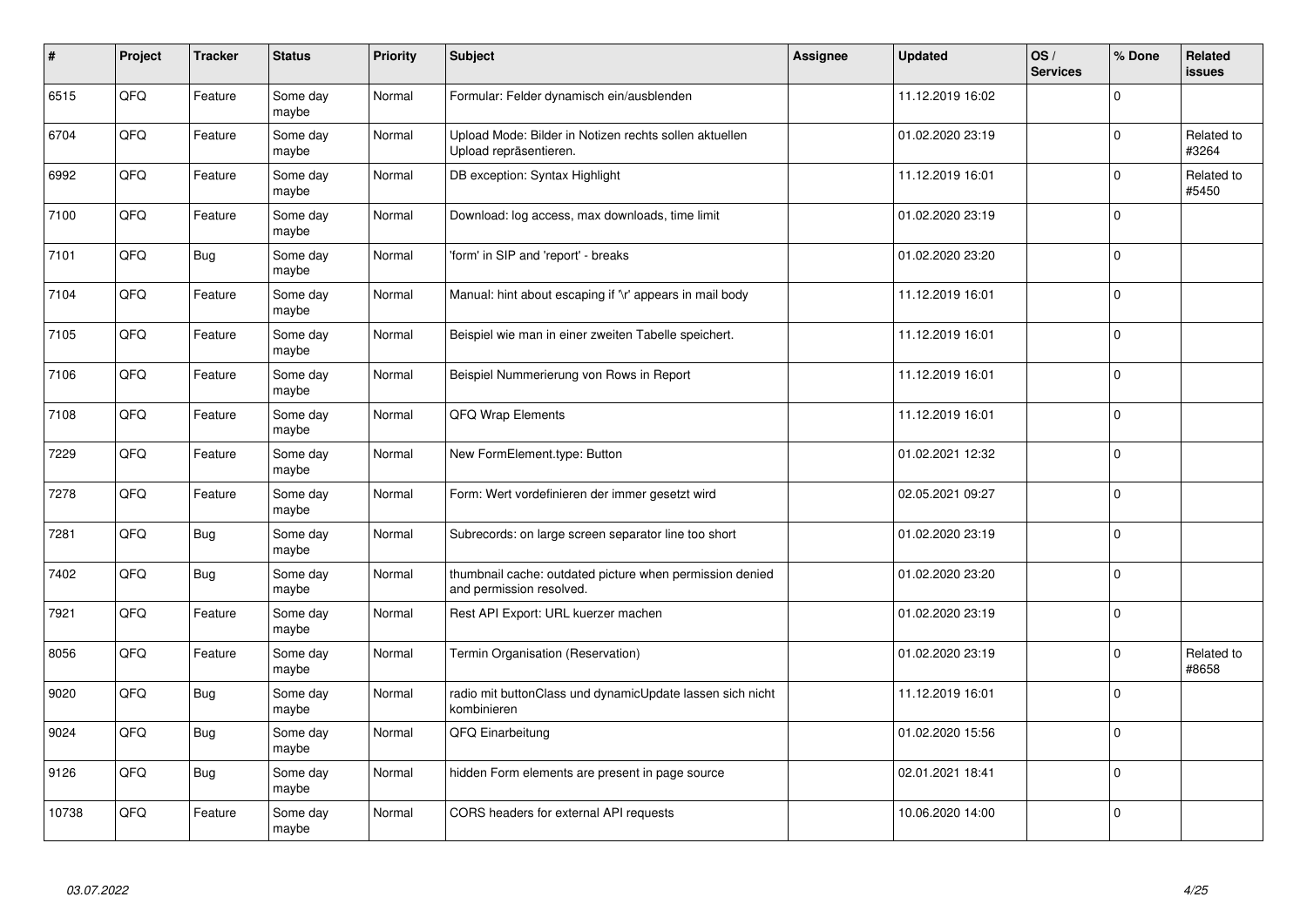| #     | Project | <b>Tracker</b> | <b>Status</b> | <b>Priority</b> | <b>Subject</b>                                                             | <b>Assignee</b> | <b>Updated</b>   | OS/<br><b>Services</b> | % Done      | Related<br><b>issues</b>                    |
|-------|---------|----------------|---------------|-----------------|----------------------------------------------------------------------------|-----------------|------------------|------------------------|-------------|---------------------------------------------|
| 4194  | QFQ     | Feature        | In Progress   | Normal          | Bootstrap 4 ist jetzt offiziel                                             |                 | 03.05.2021 20:47 |                        | $\Omega$    | Related to<br>#10114                        |
| 9853  | QFQ     | Feature        | <b>New</b>    | Normal          | Check das SQL / QFQ / Mail Logfile geschrieben wird                        |                 | 09.01.2020 11:15 |                        | $\mathbf 0$ |                                             |
| 9855  | QFQ     | Bug            | <b>New</b>    | Normal          | <b>Required Check</b>                                                      |                 | 01.02.2020 15:56 |                        | 0           |                                             |
| 10114 | QFQ     | Feature        | <b>New</b>    | High            | Symbol (Link): 'G:' (Glyphicon) replaced by 'i:' (icon)                    |                 | 07.12.2021 17:19 |                        | $\mathbf 0$ | Related to<br>#3797,<br>Related to<br>#4194 |
| 10324 | QFQ     | Bug            | <b>New</b>    | Normal          | Excel Export mit Template funktioniert nur, wenn Template<br>vor uid kommt |                 | 30.03.2020 11:20 |                        | $\mathbf 0$ | Related to<br>#10257                        |
| 10345 | QFQ     | Feature        | <b>New</b>    | Normal          | Templates - Patterns QFQ Style                                             |                 | 03.05.2021 21:01 |                        | $\mathbf 0$ | Related to<br>#10713                        |
| 10384 | QFQ     | Feature        | <b>New</b>    | Normal          | Parameter Exchange QFQ Instances                                           |                 | 07.05.2020 09:38 |                        | $\Omega$    |                                             |
| 10759 | QFQ     | Bug            | <b>New</b>    | Normal          | emptyMeansNull - Feld falsch aktualisiert                                  |                 | 12.11.2020 23:45 |                        | $\mathbf 0$ |                                             |
| 10763 | QFQ     | Feature        | <b>New</b>    | Normal          | form accessed and submitted despite logout?                                |                 | 16.06.2020 11:43 |                        | 0           |                                             |
| 10766 | QFQ     | Bug            | New           | High            | Radiobutton / parameter.buttonClass=btn-default: dynamic<br>update         |                 | 03.05.2021 21:12 |                        | $\Omega$    | Related to<br>#11237                        |
| 10874 | QFQ     | Feature        | <b>New</b>    | Normal          | Erstellen eines Foreign Keys in der Tabelle "FormElement"                  |                 | 13.07.2020 10:11 |                        | $\mathbf 0$ |                                             |
| 10890 | QFQ     | <b>Bug</b>     | <b>New</b>    | Normal          | AutoCron hangs                                                             |                 | 20.07.2020 13:56 |                        | $\mathbf 0$ |                                             |
| 11195 | QFQ     | Bug            | New           | Low             | Dynamic Update: Note not updated if new text is empty<br>(v20.4)           |                 | 25.09.2020 11:14 |                        | $\Omega$    |                                             |
| 11522 | QFQ     | Bug            | <b>New</b>    | Normal          | Aus/Einblenden von Reitern                                                 |                 | 13.11.2020 14:58 |                        | 0           |                                             |
| 11534 | QFQ     | Feature        | <b>New</b>    | Normal          | Report: Action on selected rows - Table batchprocessing<br>feature         |                 | 18.11.2020 08:15 |                        | 0           |                                             |
| 11535 | QFQ     | Feature        | <b>New</b>    | Normal          | Ability to create SQL columns in frontend QFQ forms                        |                 | 17.11.2020 12:11 |                        | $\mathbf 0$ |                                             |
| 11715 | QFQ     | Bug            | New           | Normal          | acceptZeroAsRequired and requiredOffButMark do not<br>coincide             |                 | 08.12.2020 12:13 |                        | $\Omega$    |                                             |
| 11716 | QFQ     | Feature        | <b>New</b>    | Normal          | Form an beliebiger Stelle im Report anzeigen                               |                 | 09.12.2020 09:47 |                        | $\mathbf 0$ |                                             |
| 11850 | QFQ     | Feature        | <b>New</b>    | Urgent          | Wizard Form: basierend auf einer Tabelle eine Form<br>anlegen.             |                 | 03.05.2021 21:12 |                        | $\Omega$    | Blocked by<br>#8082                         |
| 12038 | QFQ     | Feature        | <b>New</b>    | Normal          | a) STORE_VAR: filenameOnlyStripUniq, b) SP:<br>QSTRIPUNIQ()                |                 | 17.02.2021 23:55 |                        | $\mathbf 0$ |                                             |
| 12039 | QFQ     | Feature        | <b>New</b>    | Normal          | Missing htmlSpecialChar() in pre processing on form submit                 |                 | 18.02.2021 00:09 |                        | $\mathbf 0$ | Related to<br>#14320                        |
| 12135 | QFQ     | Feature        | New           | Normal          | Subrecord: Notiz                                                           |                 | 24.04.2021 16:58 |                        | $\mathbf 0$ |                                             |
| 12156 | QFQ     | Feature        | New           | Normal          | Form: Optional disable 'leave page'                                        |                 | 03.05.2021 20:45 |                        | 0           |                                             |
| 14185 | QFQ     | Feature        | New           | Normal          | External/Autocron.php - better suitable directory                          | Support: System | 28.05.2022 11:03 |                        | 0           |                                             |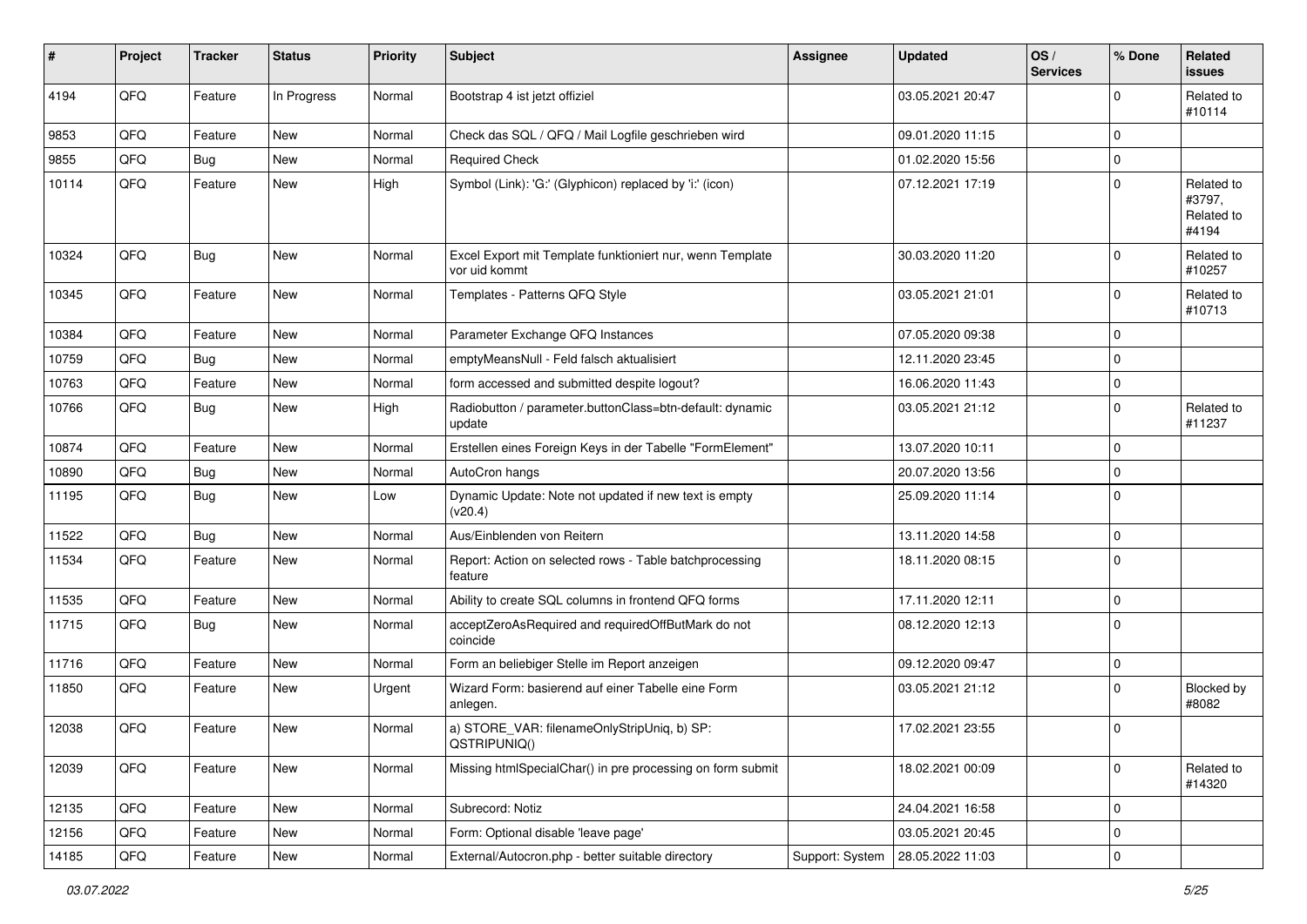| #    | Project | Tracker | <b>Status</b>     | <b>Priority</b> | <b>Subject</b>                                                                                                                                           | Assignee      | <b>Updated</b>   | OS/<br><b>Services</b> | % Done      | Related<br>issues                                                      |
|------|---------|---------|-------------------|-----------------|----------------------------------------------------------------------------------------------------------------------------------------------------------|---------------|------------------|------------------------|-------------|------------------------------------------------------------------------|
| 2063 | QFQ     | Bug     | Some day<br>maybe | Normal          | Pills auf 'inaktiv' setzen falls keine Element auf dem Pill<br>sichtbar sind.                                                                            | Benjamin Baer | 11.12.2019 16:03 |                        | $\Omega$    | Related to<br>#3752                                                    |
| 3415 | QFQ     | Feature | Some day<br>maybe | Normal          | FE Login Box Templatefile                                                                                                                                | Benjamin Baer | 11.12.2019 16:02 |                        | $\Omega$    |                                                                        |
| 3692 | QFQ     | Feature | Some day<br>maybe | Normal          | QFQ Webseite                                                                                                                                             | Benjamin Baer | 11.12.2019 16:02 |                        | $\Omega$    | Related to<br>#5033                                                    |
| 4398 | QFQ     | Bug     | Some day<br>maybe | Normal          | Typeahead: mouse click in a prefilled input opens a single<br>item dropdown with the current value - click on it seems to<br>set the value, not the key. | Benjamin Baer | 01.02.2020 23:20 |                        | $\Omega$    | Related to<br>#4457                                                    |
| 4420 | QFQ     | Feature | Some day<br>maybe | Normal          | Client: Local Storage - store the changes of a form, local in<br>the browser.                                                                            | Benjamin Baer | 11.12.2019 16:02 |                        | $\Omega$    |                                                                        |
| 4454 | QFQ     | Bug     | Some day<br>maybe | Normal          | Required Elements: multiple elements in a row - whole row<br>marked if only one input is empty.                                                          | Benjamin Baer | 01.02.2020 23:20 |                        | $\Omega$    |                                                                        |
| 5024 | QFQ     | Feature | Some day<br>maybe | Normal          | Fabric: Generate PDF with edits                                                                                                                          | Benjamin Baer | 01.02.2020 23:20 |                        | $\Omega$    | Related to<br>#10704                                                   |
| 5389 | QFQ     | Feature | Some day<br>maybe | Normal          | QFQ Design: Multline label / note                                                                                                                        | Benjamin Baer | 01.02.2020 23:19 |                        | $\Omega$    |                                                                        |
| 6970 | QFQ     | Feature | Some day<br>maybe | Normal          | tablesorter: default fuer 'sortReset' aendern von 'Ctrl' zu 'Alt'                                                                                        | Benjamin Baer | 01.02.2020 23:21 |                        | $\mathbf 0$ |                                                                        |
| 6972 | QFQ     | Feature | Some day<br>maybe | Normal          | Fabric Clipboard / cross browser tab                                                                                                                     | Benjamin Baer | 01.02.2020 23:21 |                        | $\Omega$    |                                                                        |
| 7732 | QFQ     | Feature | Some day<br>maybe | Normal          | Javascript: Lazy Loading der add on libs                                                                                                                 | Benjamin Baer | 08.06.2022 10:38 |                        | $\Omega$    | Related to<br>#12611.<br>Related to<br>#12490,<br>Related to<br>#10013 |
| 8522 | QFQ     | Feature | Some day<br>maybe | Normal          | build QFQ - npm warnings                                                                                                                                 | Benjamin Baer | 01.02.2020 23:19 |                        | 50          |                                                                        |
| 9130 | QFQ     | Feature | Some day<br>maybe | Normal          | tablesorter: Automatic Row numbering / Zeilenummer                                                                                                       | Benjamin Baer | 01.02.2020 23:22 |                        | $\Omega$    |                                                                        |
| 9535 | QFQ     | Bug     | Feedback          | Normal          | Report:  AS ' vertical' - column to wide - vertical >> rot45,<br>rot <sub>90</sub>                                                                       | Benjamin Baer | 01.02.2020 15:56 |                        | $\mathbf 0$ |                                                                        |
| 9548 | QFQ     | Feature | Feedback          | High            | FormElement: Pattern mismatch - optional report only on<br>focus lost                                                                                    | Benjamin Baer | 03.05.2021 21:14 |                        | $\mathbf 0$ |                                                                        |
| 9898 | QFQ     | Bug     | Feedback          | Normal          | Formular trotz Timeout gespeichert                                                                                                                       | Benjamin Baer | 01.02.2020 15:56 |                        | $\mathbf 0$ |                                                                        |
| 7602 | QFQ     | Feature | ToDo              | High            | Multi Select: with checkboxes                                                                                                                            | Benjamin Baer | 22.03.2022 09:07 |                        | $\Omega$    |                                                                        |
| 2665 | QFQ     | Bug     | Priorize          | Normal          | Dynamic Update funktioniert nicht, wenn beim<br>entsprechenden FormElement eine size angegeben ist.                                                      | Benjamin Baer | 03.01.2022 08:12 |                        | 30          |                                                                        |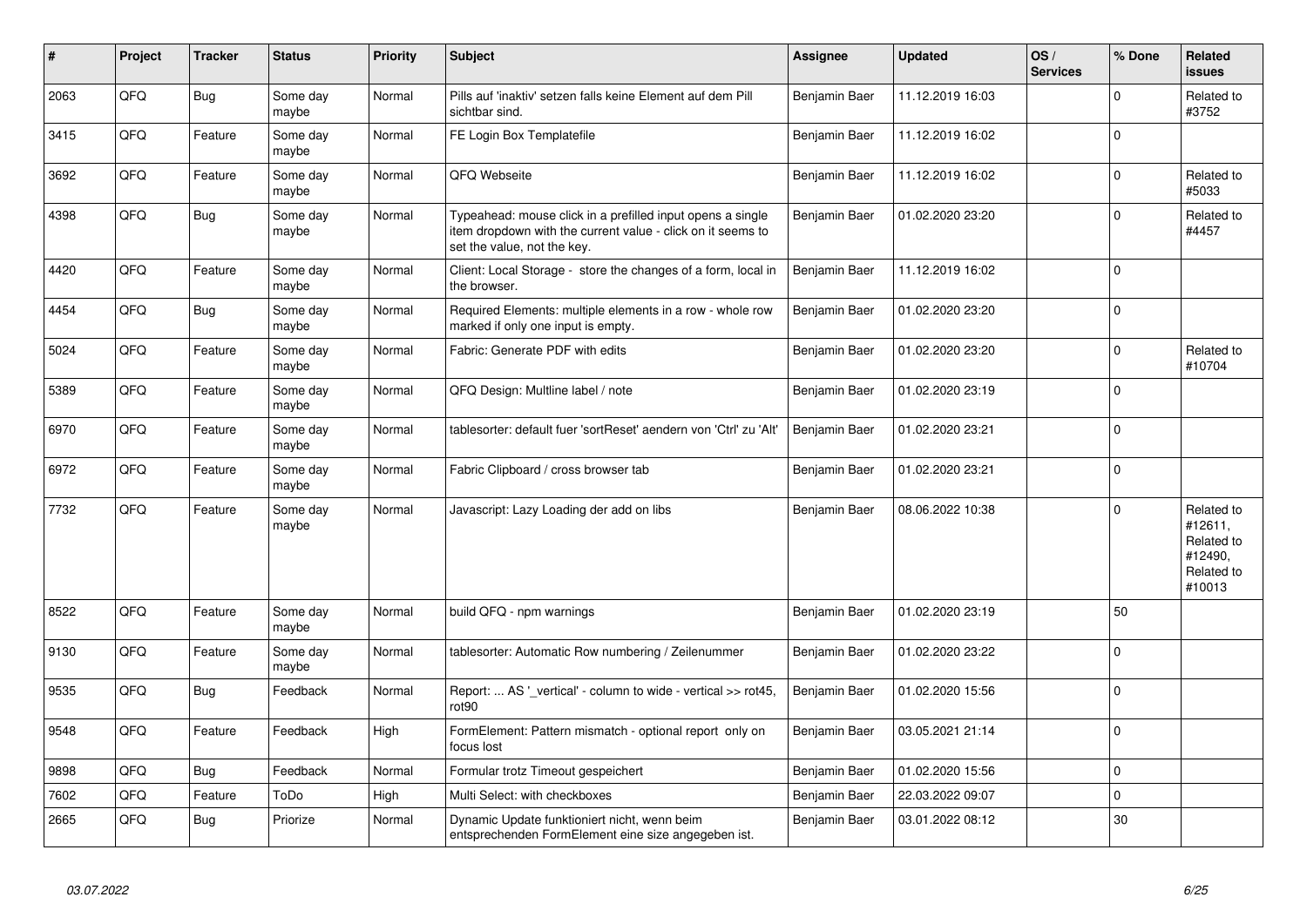| #     | Project | Tracker    | <b>Status</b>     | <b>Priority</b> | <b>Subject</b>                                                                         | <b>Assignee</b>     | <b>Updated</b>   | OS/<br><b>Services</b> | % Done      | Related<br>issues                                                     |
|-------|---------|------------|-------------------|-----------------|----------------------------------------------------------------------------------------|---------------------|------------------|------------------------|-------------|-----------------------------------------------------------------------|
| 4457  | QFQ     | Bug        | Priorize          | Normal          | typeahead: pressing return to select an item, saves the form<br>and closes the form.   | Benjamin Baer       | 03.01.2022 08:01 |                        | $\Omega$    | Related to<br>#4398                                                   |
| 5366  | QFQ     | Feature    | Priorize          | Normal          | Saving with keyboard shortcuts                                                         | Benjamin Baer       | 21.03.2022 09:47 |                        | $\mathbf 0$ |                                                                       |
| 5562  | QFQ     | Feature    | Priorize          | Normal          | Drag'n'Drop fuer Uploads                                                               | Benjamin Baer       | 21.03.2022 09:52 |                        | $\Omega$    | Related to<br>#9706                                                   |
| 6140  | QFQ     | Bug        | Priorize          | Normal          | QFQ DnD Sort: Locked fields                                                            | Benjamin Baer       | 21.03.2022 09:56 |                        | $\Omega$    |                                                                       |
| 6224  | QFQ     | Feature    | Priorize          | Normal          | Dynamic update: fade in/out fields                                                     | Benjamin Baer       | 21.03.2022 09:50 |                        | $\Omega$    |                                                                       |
| 6566  | QFQ     | Bug        | Priorize          | Normal          | Link Function 'delete': provided parameter missing on page<br>reload                   | Benjamin Baer       | 03.01.2022 08:08 |                        | $\mathbf 0$ |                                                                       |
| 6801  | QFQ     | Feature    | Priorize          | Normal          | Fabric: Maximize / FullIscreen                                                         | Benjamin Baer       | 21.03.2022 09:56 |                        | $\Omega$    |                                                                       |
| 6870  | QFQ     | Feature    | Priorize          | Normal          | Click on 'link' triggers an API call                                                   | Benjamin Baer       | 03.01.2022 08:25 |                        | $\mathbf 0$ |                                                                       |
| 7730  | QFQ     | Feature    | Priorize          | Normal          | SELECT Box: title in between                                                           | Benjamin Baer       | 01.02.2020 23:22 |                        | $\mathbf 0$ |                                                                       |
| 7965  | QFQ     | Feature    | Priorize          | Normal          | Input type 'text' with visual format - currency                                        | Benjamin Baer       | 03.01.2022 07:45 |                        | $\Omega$    |                                                                       |
| 9135  | QFQ     | Feature    | Priorize          | Normal          | Progress Bar generic / replace old hourglass download<br>popup                         | Benjamin Baer       | 03.01.2022 07:43 |                        | $\Omega$    |                                                                       |
| 10003 | QFQ     | Feature    | Priorize          | Normal          | fieldset: stronger visualize group                                                     | Benjamin Baer       | 12.02.2020 08:13 |                        | $\mathbf 0$ |                                                                       |
| 11057 | QFQ     | Bug        | New               | High            | Checkboxes ohne span.checkmark im Report werden<br>ausgeblendet                        | Benjamin Baer       | 03.05.2021 21:12 |                        | $\Omega$    | Related to<br>#11039                                                  |
| 11237 | QFQ     | <b>Bug</b> | <b>New</b>        | High            | Radiobutton / parameter.buttonClass= btn-default - kein dirty<br>Trigger               | Benjamin Baer       | 03.05.2021 21:12 |                        | $\Omega$    | Related to<br>#10766                                                  |
| 12476 | QFQ     | Feature    | <b>New</b>        | Normal          | clearMe: a) should trigger 'dirty', b) sticky on textarea resize                       | Benjamin Baer       | 04.01.2022 08:40 |                        | $\Omega$    | Related to<br>#9528                                                   |
| 12490 | QFQ     | Feature    | <b>New</b>        | Normal          | Loading Plugins in QFQ - see what tinymce does. (lazy<br>loading)                      | Benjamin Baer       | 08.06.2022 10:37 |                        | $\Omega$    | Related to<br>#12611,<br>Related to<br>#10013,<br>Related to<br>#7732 |
| 12556 | QFQ     | Feature    | New               | Normal          | Pills Title: colored = static or dynamic on allrequiredgiven                           | Benjamin Baer       | 19.03.2022 17:49 |                        | $\Omega$    |                                                                       |
| 13528 | QFQ     | Bug        | <b>New</b>        | Normal          | gfg.io > releases: es wird kein neues Release angelegt                                 | Benjamin Baer       | 19.03.2022 17:46 |                        | $\Omega$    |                                                                       |
| 13647 | QFQ     | Bug        | <b>New</b>        | Normal          | Autofocus funktioniert nicht auf Chrome                                                | Benjamin Baer       | 19.03.2022 17:44 |                        | $\Omega$    |                                                                       |
| 1635  | QFQ     | Feature    | Some day<br>maybe | Normal          | QFQ Extension content record: weitere Optionen<br>einblenden.                          | <b>Carsten Rose</b> | 11.12.2019 16:03 |                        | $\Omega$    |                                                                       |
| 1946  | QFQ     | Feature    | Some day<br>maybe | Normal          | Kontrolle ob der ReadOnly Modus bei den<br>Formularelementen korrekt implementiert ist | <b>Carsten Rose</b> | 11.12.2019 16:03 |                        | $\Omega$    |                                                                       |
| 2084  | QFQ     | Feature    | Some day<br>maybe | Normal          | Mailto mit encryption: Subrecord                                                       | <b>Carsten Rose</b> | 11.12.2019 16:03 |                        | $\Omega$    | Related to<br>#2082                                                   |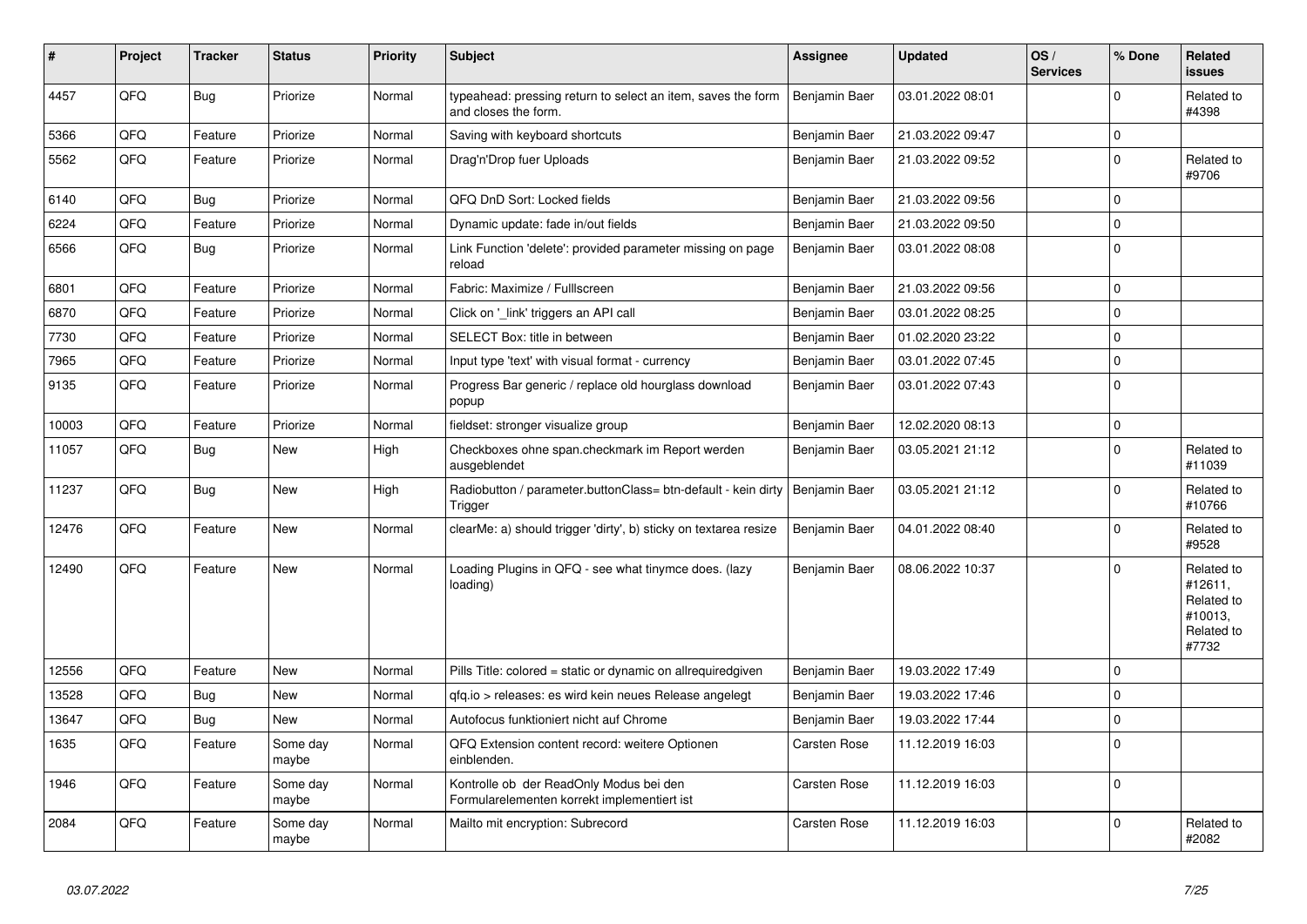| #    | Project | <b>Tracker</b> | <b>Status</b>     | <b>Priority</b> | Subject                                                                                                                       | <b>Assignee</b>     | <b>Updated</b>   | OS/<br><b>Services</b> | % Done      | Related<br>issues                           |
|------|---------|----------------|-------------------|-----------------|-------------------------------------------------------------------------------------------------------------------------------|---------------------|------------------|------------------------|-------------|---------------------------------------------|
| 2643 | QFQ     | Bug            | Some day<br>maybe | Normal          | Zend / PHP Webinars anschauen                                                                                                 | <b>Carsten Rose</b> | 01.02.2020 15:56 |                        | $\mathbf 0$ |                                             |
| 2995 | QFQ     | Feature        | Some day<br>maybe | Normal          | Dropdown JQuery Plugin: 'chosen' - Moeglichkeit um Select<br>Listen mehr Funktion zu geben. Kein Bootstrap noetig.            | <b>Carsten Rose</b> | 11.12.2019 16:03 |                        | $\mathbf 0$ |                                             |
| 3061 | QFQ     | <b>Bug</b>     | Some day<br>maybe | High            | winstitute: mysql connection durcheinander - nmhp17<br>(ag7)/QFQ arbeitet mit DB/Tabellen von biostat.                        | <b>Carsten Rose</b> | 03.05.2021 21:14 |                        | $\Omega$    |                                             |
| 3109 | QFQ     | Bug            | Some day<br>maybe | High            | RealUrl: Links werden nicht korrekt gerendert                                                                                 | Carsten Rose        | 03.05.2021 21:14 |                        | $\mathbf 0$ |                                             |
| 3130 | QFQ     | <b>Bug</b>     | Some day<br>maybe | Normal          | Debug Info's nicht korrekt nach 'New > Save'.                                                                                 | <b>Carsten Rose</b> | 11.12.2019 16:03 |                        | $\Omega$    | Related to<br>#3253                         |
| 3216 | QFQ     | Feature        | Some day<br>maybe | Normal          | dynamic update für checkbox label2                                                                                            | Carsten Rose        | 11.12.2019 16:03 |                        | $\Omega$    | Related to<br>#2081                         |
| 3267 | QFQ     | Feature        | Some day<br>maybe | Normal          | 2 Forms auf einer Seite: real + Read only                                                                                     | Carsten Rose        | 11.12.2019 16:03 |                        | $\Omega$    |                                             |
| 3273 | QFQ     | Feature        | Some day<br>maybe | Low             | Dirty Flag in Form                                                                                                            | Carsten Rose        | 11.12.2019 16:02 |                        | 0           |                                             |
| 3285 | QFQ     | Feature        | Some day<br>maybe | Normal          | Zeichenlimit pro Feld: textarea / editor                                                                                      | Carsten Rose        | 11.12.2019 16:02 |                        | 0           |                                             |
| 3291 | QFQ     | Feature        | Some day<br>maybe | Normal          | AutoCron websiteToken                                                                                                         | <b>Carsten Rose</b> | 11.12.2019 16:02 |                        | 0           | Related to<br>#4250                         |
| 3331 | QFQ     | Feature        | Some day<br>maybe | Normal          | Default Tooltip fuer _page? Links: mit Form und Record ID                                                                     | <b>Carsten Rose</b> | 11.12.2019 16:02 |                        | $\mathbf 0$ |                                             |
| 3332 | QFQ     | Feature        | Some day<br>maybe | Normal          | Uploads: Thumbnails, Details zum hochgeladenen File                                                                           | <b>Carsten Rose</b> | 11.12.2019 16:02 |                        | $\Omega$    | Related to<br>#3264,<br>Related to<br>#5333 |
| 3349 | QFQ     | Bug            | Some day<br>maybe | Normal          | config.qfq.ini: a) vertraegt keine '=' im Value (z.B. Passwort),<br>b) Values sollten in ticks einschliessbar sein (spaces, ) | Carsten Rose        | 11.12.2019 16:02 |                        | $\Omega$    |                                             |
| 3350 | QFQ     | Feature        | Some day<br>maybe | Normal          | FormEditor: Hilfetext hinter 'checktype'                                                                                      | Carsten Rose        | 11.12.2019 16:02 |                        | $\mathbf 0$ |                                             |
| 3385 | QFQ     | Feature        | Some day<br>maybe | Normal          | templateGroup: insert/update/delete non primary records                                                                       | Carsten Rose        | 11.12.2019 16:02 |                        | $\mathbf 0$ |                                             |
| 3402 | QFQ     | Feature        | Some day<br>maybe | Normal          | Syntax Highlighting via CodeMirror                                                                                            | Carsten Rose        | 11.12.2019 16:02 |                        | 100         | Related to<br>#3207                         |
| 3457 | QFG     | Feature        | Some day<br>maybe | Normal          | LDAP: concat multi values to one single entry                                                                                 | Carsten Rose        | 11.12.2019 16:02 |                        | 0           |                                             |
| 3458 | QFG     | Feature        | Some day<br>maybe | Normal          | Display 'Edit Form Element'-Checkbox on form: should<br>depend on FE Group                                                    | Carsten Rose        | 11.12.2019 16:02 |                        | 0           | Related to<br>#3447                         |
| 3537 | QFQ     | Feature        | Some day<br>maybe | Low             | SHOW COLUMNS FROM tableName - Extend '{{!'<br>definition                                                                      | Carsten Rose        | 11.12.2019 16:02 |                        | 0           |                                             |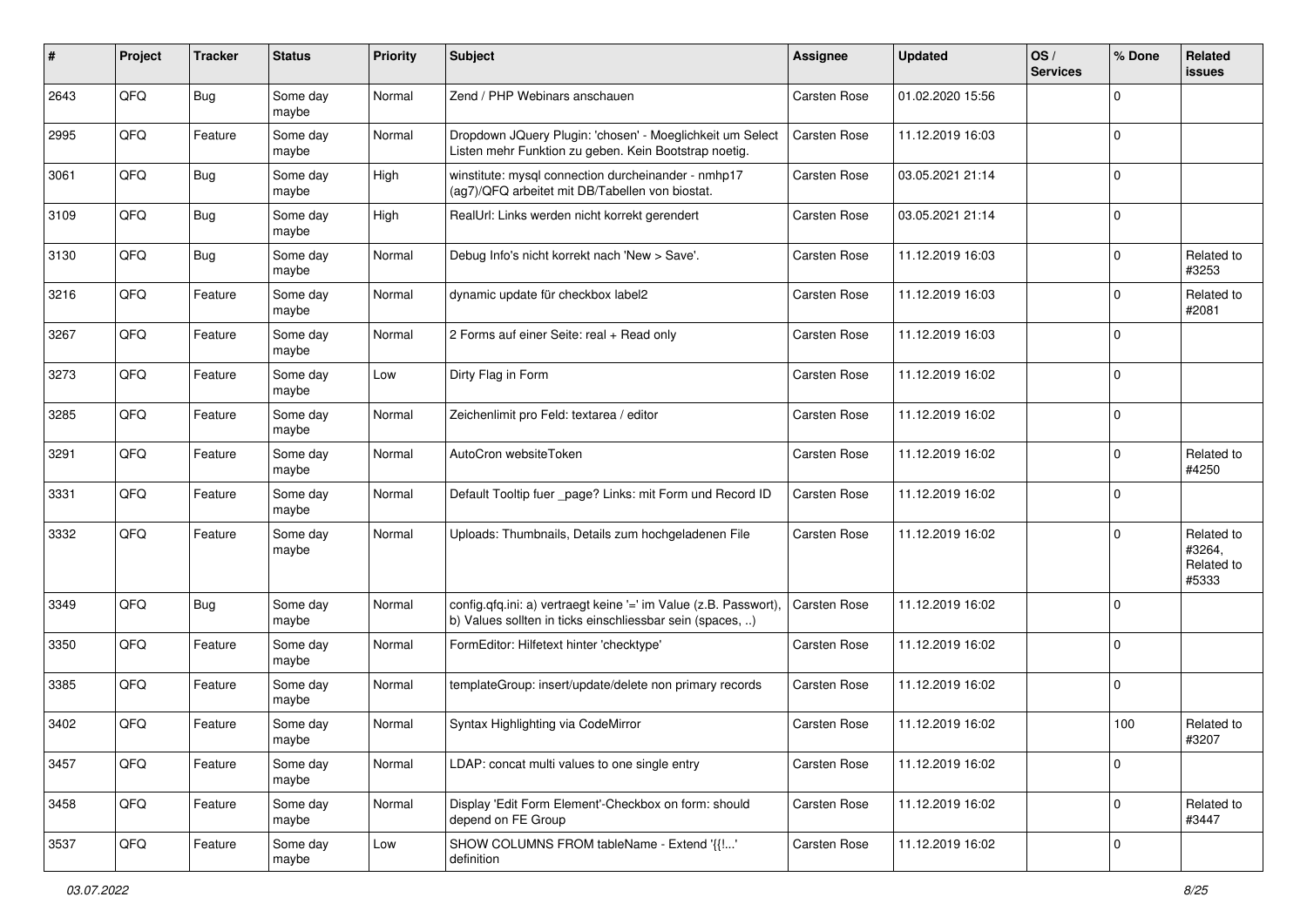| ∦    | Project | <b>Tracker</b> | <b>Status</b>     | <b>Priority</b> | Subject                                                                                                                                      | <b>Assignee</b>     | <b>Updated</b>   | OS/<br><b>Services</b> | % Done      | Related<br>issues                           |
|------|---------|----------------|-------------------|-----------------|----------------------------------------------------------------------------------------------------------------------------------------------|---------------------|------------------|------------------------|-------------|---------------------------------------------|
| 3570 | QFQ     | Bug            | Some day<br>maybe | High            | Formular mit prmitnew permitEdit=Always wird nicht<br>aufgerufen (ist leer)                                                                  | Carsten Rose        | 03.05.2021 21:14 |                        | $\Omega$    |                                             |
| 3588 | QFQ     | Bug            | Some day<br>maybe | Normal          | templateGroup: versteckte Elemente werden weiterhin<br>gespeichert.                                                                          | <b>Carsten Rose</b> | 11.12.2019 16:02 |                        | $\Omega$    |                                             |
| 3666 | QFQ     | Feature        | Some day<br>maybe | Normal          | a) Performance Messung: mysql_real_escape_string() im<br>Vergleich zu str_replace(), b) doppeltes Aufrufen von<br>mysql_real_escape_string() | <b>Carsten Rose</b> | 11.12.2019 16:02 |                        | $\Omega$    |                                             |
| 3677 | QFQ     | Feature        | Some day<br>maybe | Normal          | wkhtmltopdf: FE User access prohibited, if client IP changes<br>\$TYPO3_CONF_VARS[FE][lockIP]                                                | Carsten Rose        | 11.12.2019 16:02 |                        | $\Omega$    |                                             |
| 3682 | QFQ     | <b>Bug</b>     | Some day<br>maybe | Normal          | Dynamic update: Radio buttons                                                                                                                | <b>Carsten Rose</b> | 11.12.2019 16:02 |                        | $\mathbf 0$ |                                             |
| 3708 | QFQ     | Feature        | Some day<br>maybe | Normal          | Form: input - 'specialchars', 'none'  gewisse tags<br>erlauben, andere verbieten                                                             | <b>Carsten Rose</b> | 11.12.2019 16:02 |                        | $\Omega$    | Related to<br>#14320                        |
| 3750 | QFQ     | Bug            | Some day<br>maybe | Normal          | FE in a row: if one violates check, all are red                                                                                              | <b>Carsten Rose</b> | 11.12.2019 16:03 |                        | $\Omega$    |                                             |
| 3811 | QFQ     | Bug            | Some day<br>maybe | Normal          | Dynamic Update: extraButtonInfo - Text aktualisieren                                                                                         | <b>Carsten Rose</b> | 11.12.2019 16:03 |                        | $\Omega$    | Related to<br>#11517                        |
| 3848 | QFQ     | Feature        | Some day<br>maybe | High            | Antivirus check fuer Upload files in qfq?                                                                                                    | <b>Carsten Rose</b> | 03.05.2021 21:14 |                        | $\Omega$    | Related to<br>#4131                         |
| 3877 | QFQ     | Feature        | Some day<br>maybe | Normal          | FormEditor: die Felder die aktuell nicht gebraucht werden<br>nur auf readonly/disabled setzen (nicht ausblenden > das<br>irritiert.          | <b>Carsten Rose</b> | 11.12.2019 16:03 |                        | $\mathbf 0$ |                                             |
| 3882 | QFQ     | Bug            | Some day<br>maybe | Normal          | templateGroup: disable 'add' if limit is reached - funktioniert<br>nicht wenn bereits records existierten                                    | <b>Carsten Rose</b> | 11.12.2019 16:03 |                        | $\mathbf 0$ |                                             |
| 3895 | QFQ     | Bug            | Some day<br>maybe | Normal          | typeahead pedantic: on lehrkredit Idap webpass - if only one<br>person is in dropdown, such person can't be selected                         | <b>Carsten Rose</b> | 11.12.2019 16:03 |                        | $\Omega$    |                                             |
| 3900 | QFQ     | Feature        | Some day<br>maybe | Normal          | Extend documentation of 'Copy / Paste'                                                                                                       | <b>Carsten Rose</b> | 11.12.2019 16:03 |                        | $\Omega$    | Related to<br>#3899                         |
| 3905 | QFQ     | Feature        | Some day<br>maybe | Normal          | Documentation: Best Practice anhand eines Online<br>Bewerbungstools                                                                          | <b>Carsten Rose</b> | 11.12.2019 16:03 |                        | $\Omega$    |                                             |
| 3941 | QFQ     | Feature        | Some day<br>maybe | Normal          | sqlAfter: es sollten mehrere moeglich sein                                                                                                   | <b>Carsten Rose</b> | 11.12.2019 16:03 |                        | $\Omega$    | Related to<br>#3942                         |
| 3942 | QFQ     | Feature        | Some day<br>maybe | Normal          | Action Elemente: neu generierte IDs via FE weitergeben                                                                                       | <b>Carsten Rose</b> | 11.12.2019 16:03 |                        | $\Omega$    | Related to<br>#3941                         |
| 3947 | QFQ     | Feature        | Some day<br>maybe | Normal          | Attack detectect: logout current user                                                                                                        | Carsten Rose        | 11.12.2019 16:03 |                        | $\Omega$    | Related to<br>#5458,<br>Related to<br>#6299 |
| 3967 | QFQ     | Feature        | Some day<br>maybe | High            | Report: Checkbox, Radio, Dropdown, Input welches ohne<br>Submit funktioniert - 'Inline-Form'                                                 | Carsten Rose        | 03.05.2021 21:14 |                        | $\Omega$    |                                             |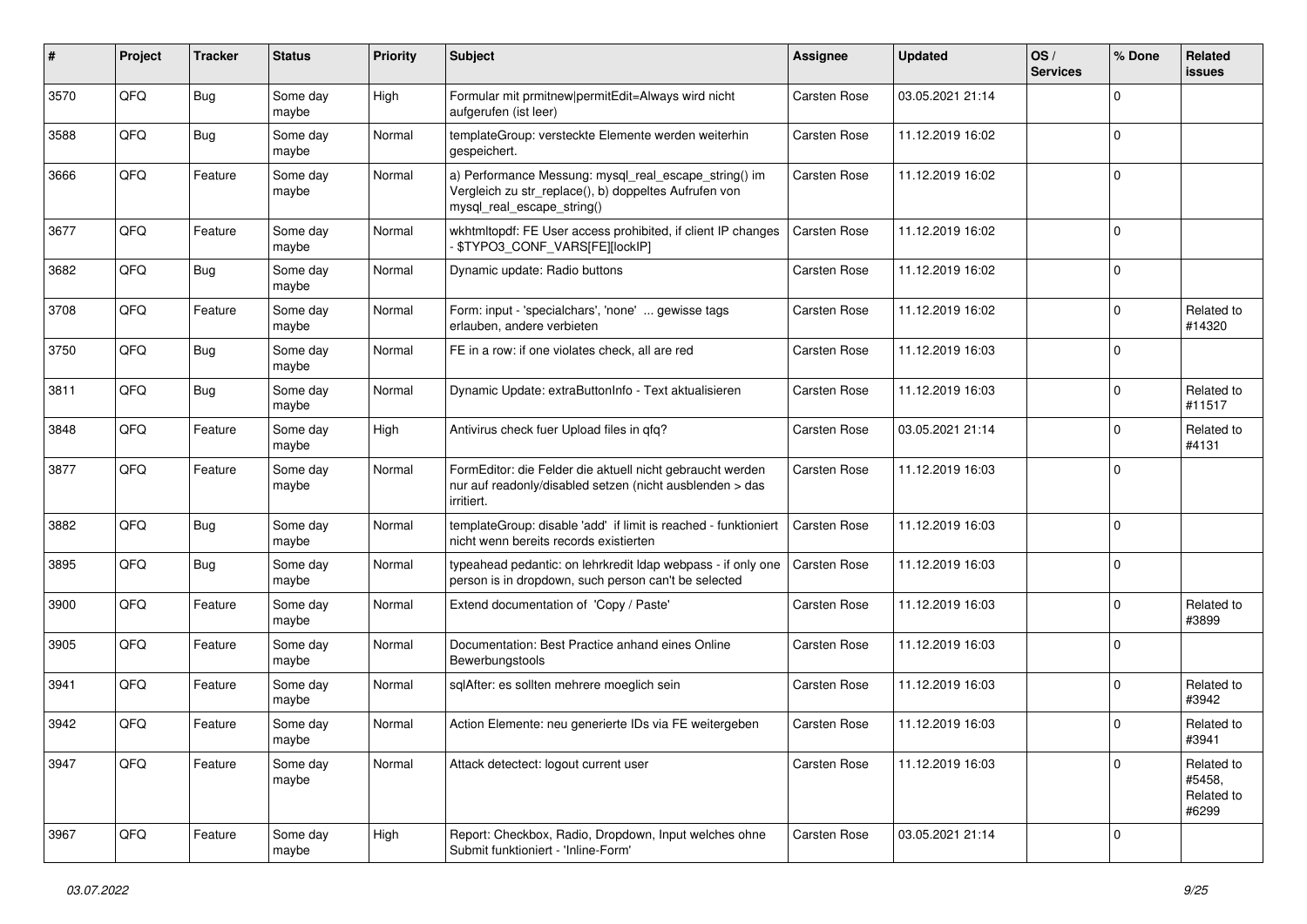| #    | Project | <b>Tracker</b> | <b>Status</b>     | <b>Priority</b> | <b>Subject</b>                                                                                                          | <b>Assignee</b>     | <b>Updated</b>   | OS/<br><b>Services</b> | % Done      | Related<br>issues                           |
|------|---------|----------------|-------------------|-----------------|-------------------------------------------------------------------------------------------------------------------------|---------------------|------------------|------------------------|-------------|---------------------------------------------|
| 3990 | QFQ     | Feature        | Some day<br>maybe | High            | custom class definition: add space automatically                                                                        | Carsten Rose        | 03.05.2021 21:14 |                        | $\Omega$    |                                             |
| 3991 | QFQ     | Feature        | Some day<br>maybe | Normal          | report: Columnname ' skipWrap' skips 'fbeg', 'fend'                                                                     | <b>Carsten Rose</b> | 11.12.2019 16:03 |                        | $\mathbf 0$ |                                             |
| 4008 | QFQ     | Bug            | Some day<br>maybe | Normal          | FormElemen.type=sendmail: wrong 'TO' if 'real<br>name <rea@mail.to>' is used</rea@mail.to>                              | <b>Carsten Rose</b> | 11.12.2019 16:03 |                        | $\Omega$    |                                             |
| 4026 | QFQ     | Feature        | Some day<br>maybe | Normal          | sqlLog.sql: log number of FE.id                                                                                         | Carsten Rose        | 11.12.2019 16:03 |                        | $\mathbf 0$ | Related to<br>#5458                         |
| 4092 | QFQ     | <b>Bug</b>     | Some day<br>maybe | Normal          | 1) Logging verbessern wann welches FE warum ausgefuehrt<br>wird, 2) Documentation: Best Practice Template Group         | <b>Carsten Rose</b> | 01.02.2020 23:19 |                        | $\Omega$    | Related to<br>#3504                         |
| 4197 | QFQ     | Feature        | Some day<br>maybe | Normal          | Unit Test fuer JSON Stream von QuickFormQuery.php ><br>doForm()                                                         | Carsten Rose        | 11.12.2019 16:03 |                        | $\Omega$    |                                             |
| 4258 | QFQ     | Feature        | Some day<br>maybe | High            | System Defaults: Forms                                                                                                  | Carsten Rose        | 03.05.2021 21:14 |                        | $\Omega$    |                                             |
| 4259 | QFQ     | Feature        | Some day<br>maybe | Normal          | Instant trigger a cron job                                                                                              | Carsten Rose        | 11.12.2019 16:03 |                        | 0           |                                             |
| 4279 | QFQ     | Bug            | Some day<br>maybe | High            | config.linkVars lost                                                                                                    | Carsten Rose        | 03.05.2021 21:14 |                        | 0           |                                             |
| 4293 | QFQ     | <b>Bug</b>     | Some day<br>maybe | Normal          | Download broken if token 'd:' is missing - but no error<br>message                                                      | Carsten Rose        | 11.12.2019 16:03 |                        | 0           | Related to<br>#7514                         |
| 4328 | QFQ     | Bug            | Some day<br>maybe | Normal          | Error Message: Show FE name/number on problems in FE                                                                    | Carsten Rose        | 01.02.2020 23:20 |                        | $\Omega$    |                                             |
| 4330 | QFQ     | Feature        | Some day<br>maybe | Normal          | Error Message: report missing {{ / }} in sqlUpdate, sqlInsert,<br>sqlDelete, sqlAfter, sqlBefore in FE action elements. | <b>Carsten Rose</b> | 01.02.2020 23:20 |                        | $\mathbf 0$ |                                             |
| 4343 | QFQ     | Feature        | Some day<br>maybe | Normal          | Link: Classifier to add 'attributes'                                                                                    | Carsten Rose        | 01.02.2020 23:20 |                        | $\Omega$    | Related to<br>#14077                        |
| 4349 | QFQ     | Feature        | Some day<br>maybe | Normal          | link download: downloaded external URL to<br>deliver/concatenate - check mimetipe and handle it correctly               | Carsten Rose        | 11.12.2019 16:02 |                        | $\mathbf 0$ |                                             |
| 4365 | QFQ     | Feature        | Some day<br>maybe | Normal          | Multi Language: new way of config                                                                                       | Carsten Rose        | 01.02.2020 23:20 |                        | 0           |                                             |
| 4528 | QFQ     | Bug            | Some day<br>maybe | Normal          | extraButtonLock mit SQLAhead Bug                                                                                        | Carsten Rose        | 01.02.2020 23:19 |                        | 0           |                                             |
| 4549 | QFQ     | <b>Bug</b>     | Some day<br>maybe | Normal          | TemplateGroups: FE.type SELECT loose selected value<br>after save                                                       | <b>Carsten Rose</b> | 01.02.2020 23:20 |                        | 0           | Related to<br>#4548,<br>Related to<br>#4771 |
| 4583 | QFQ     | <b>Bug</b>     | Some day<br>maybe | Normal          | Dynamic Update bei TypeAhead Feldern                                                                                    | Carsten Rose        | 01.02.2020 23:19 |                        | 0           |                                             |
| 4606 | QFQ     | Feature        | Some day<br>maybe | Normal          | link: qualifier to render bootstrap button                                                                              | Carsten Rose        | 01.02.2020 23:19 |                        | 0           |                                             |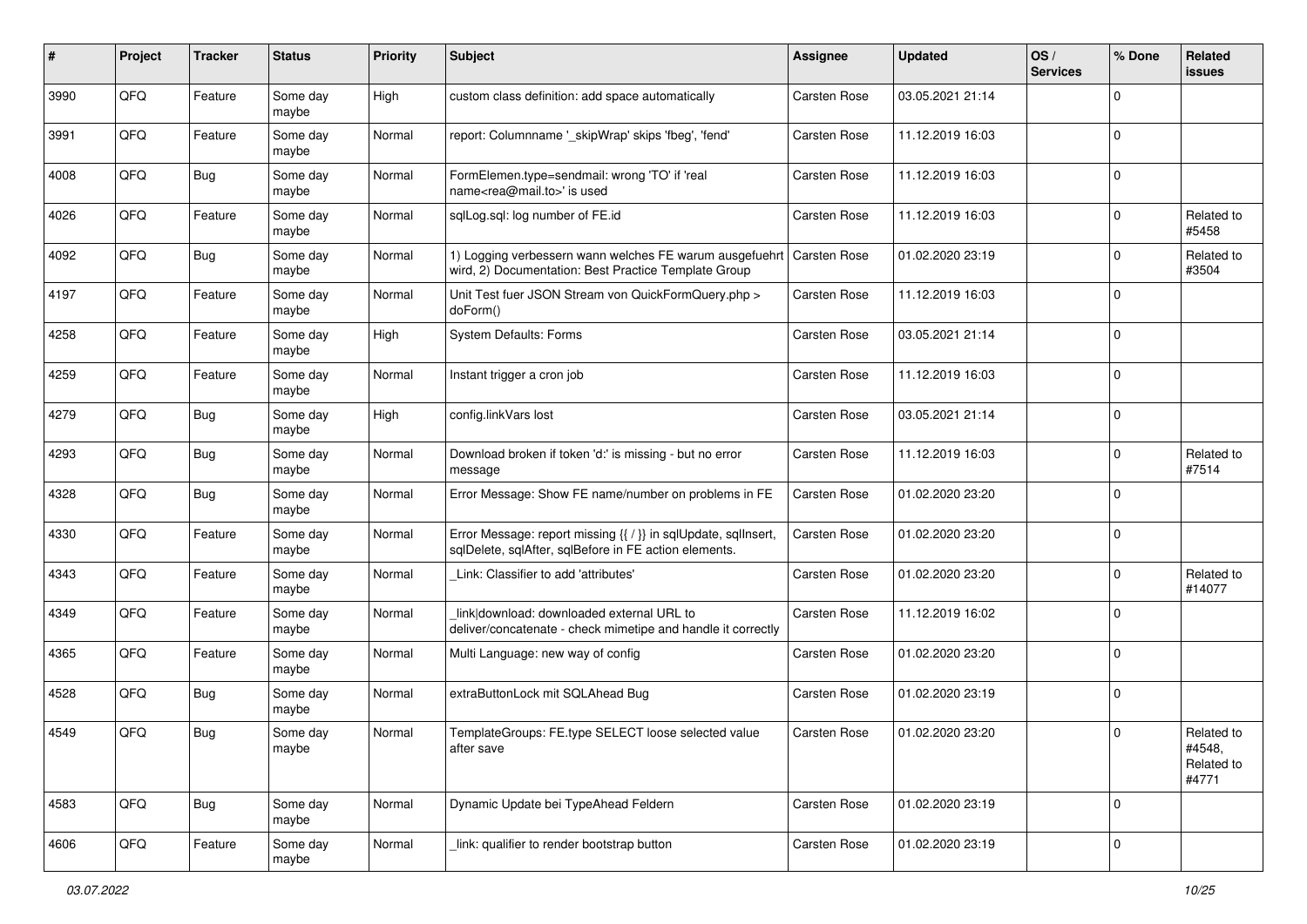| #    | Project | <b>Tracker</b> | <b>Status</b>     | <b>Priority</b> | Subject                                                                                                              | <b>Assignee</b>     | <b>Updated</b>   | OS/<br><b>Services</b> | % Done      | Related<br><b>issues</b>                       |
|------|---------|----------------|-------------------|-----------------|----------------------------------------------------------------------------------------------------------------------|---------------------|------------------|------------------------|-------------|------------------------------------------------|
| 4650 | QFQ     | Feature        | Some day<br>maybe | Normal          | Convert html to doc/rtf                                                                                              | <b>Carsten Rose</b> | 01.02.2020 23:20 |                        | $\Omega$    | Related to<br>#10704                           |
| 4651 | QFQ     | Bug            | Some day<br>maybe | Normal          | "Loading document" Modal wird angezeigt bei uzhcd type=2<br>Ansicht                                                  | <b>Carsten Rose</b> | 01.02.2020 23:20 |                        | $\mathbf 0$ |                                                |
| 4652 | QFQ     | Feature        | Some day<br>maybe | Normal          | UZH CD: Weiterleitung auf benutzerdefinierte 403/404 Seite                                                           | <b>Carsten Rose</b> | 01.02.2020 23:20 |                        | $\Omega$    |                                                |
| 4659 | QFQ     | Bug            | Some day<br>maybe | Normal          | infoButtonExtra                                                                                                      | Carsten Rose        | 01.02.2020 23:20 |                        | $\Omega$    |                                                |
| 4757 | QFQ     | Feature        | Some day<br>maybe | Normal          | Test subrecord: download links ok? Links ok?                                                                         | Carsten Rose        | 01.02.2020 23:20 |                        | $\mathbf 0$ |                                                |
| 4771 | QFQ     | Bug            | Some day<br>maybe | Normal          | qfq: select-down-values empty after save (edit-form for<br>program administrators)                                   | Carsten Rose        | 01.02.2020 23:20 |                        | $\Omega$    | Related to<br>#4549, Has<br>duplicate<br>#4282 |
| 4839 | QFQ     | Feature        | Some day<br>maybe | Normal          | qfq-handle in <head> Abschnitt</head>                                                                                | Carsten Rose        | 11.12.2019 16:02 |                        | $\mathbf 0$ |                                                |
| 4869 | QFQ     | Feature        | Some day<br>maybe | Normal          | Dynamic Update (show, hide, readonly?, required?) for<br><b>Template Group Elements</b>                              | Carsten Rose        | 01.02.2020 23:19 |                        | $\mathbf 0$ | Related to<br>#4865                            |
| 4872 | QFQ     | Feature        | Some day<br>maybe | Normal          | Fields of Typo3 page available in STORE TYPO3                                                                        | Carsten Rose        | 01.02.2020 23:19 |                        | $\Omega$    |                                                |
| 4956 | QFQ     | Feature        | Some day<br>maybe | Normal          | Sendmail: Benutzerdefinierte Headers                                                                                 | Carsten Rose        | 11.12.2019 16:02 |                        | $\mathbf 0$ |                                                |
| 5021 | QFQ     | Bug            | Some day<br>maybe | Normal          | FE.typ=extra - during save displays error 'datum2' already<br>filled in STORE_SIP - the value is stored nevertheless | Carsten Rose        | 01.02.2020 23:19 |                        | $\Omega$    | Related to<br>#3875                            |
| 5132 | QFQ     | Feature        | Some day<br>maybe | Normal          | Error Message sendmail missing attachment: more details                                                              | <b>Carsten Rose</b> | 01.02.2020 23:19 |                        | $\Omega$    |                                                |
| 5428 | QFQ     | Feature        | Some day<br>maybe | Normal          | secure thumbnail: late render on access.                                                                             | Carsten Rose        | 01.02.2020 23:20 |                        | $\Omega$    |                                                |
| 5480 | QFQ     | Feature        | Some day<br>maybe | Normal          | QFQ: Dokumentation mit Screenshots versehen                                                                          | Carsten Rose        | 01.02.2020 23:20 |                        | $\mathbf 0$ | Related to<br>#9879                            |
| 5548 | QFQ     | Feature        | Some day<br>maybe | Normal          | 801 Textfiles/Scriptfiles als Thumbnail                                                                              | Carsten Rose        | 07.03.2022 16:26 |                        | $\mathbf 0$ |                                                |
| 5557 | QFQ     | Bug            | Some day<br>maybe | Normal          | Form load: STORE_RECORD filled, but should be empty                                                                  | Carsten Rose        | 01.02.2020 23:19 |                        | $\Omega$    |                                                |
| 5579 | QFG     | Feature        | Some day<br>maybe | Normal          | Enhance Doc / Presentation: variable type 'link column type'                                                         | Carsten Rose        | 01.02.2020 23:19 |                        | 0           |                                                |
| 5665 | QFQ     | Feature        | Some day<br>maybe | Normal          | Versuch das '{{!' nicht mehr noetig ist.                                                                             | Carsten Rose        | 01.02.2020 23:20 |                        | $\mathbf 0$ | Related to<br>#7432,<br>Related to<br>#7434    |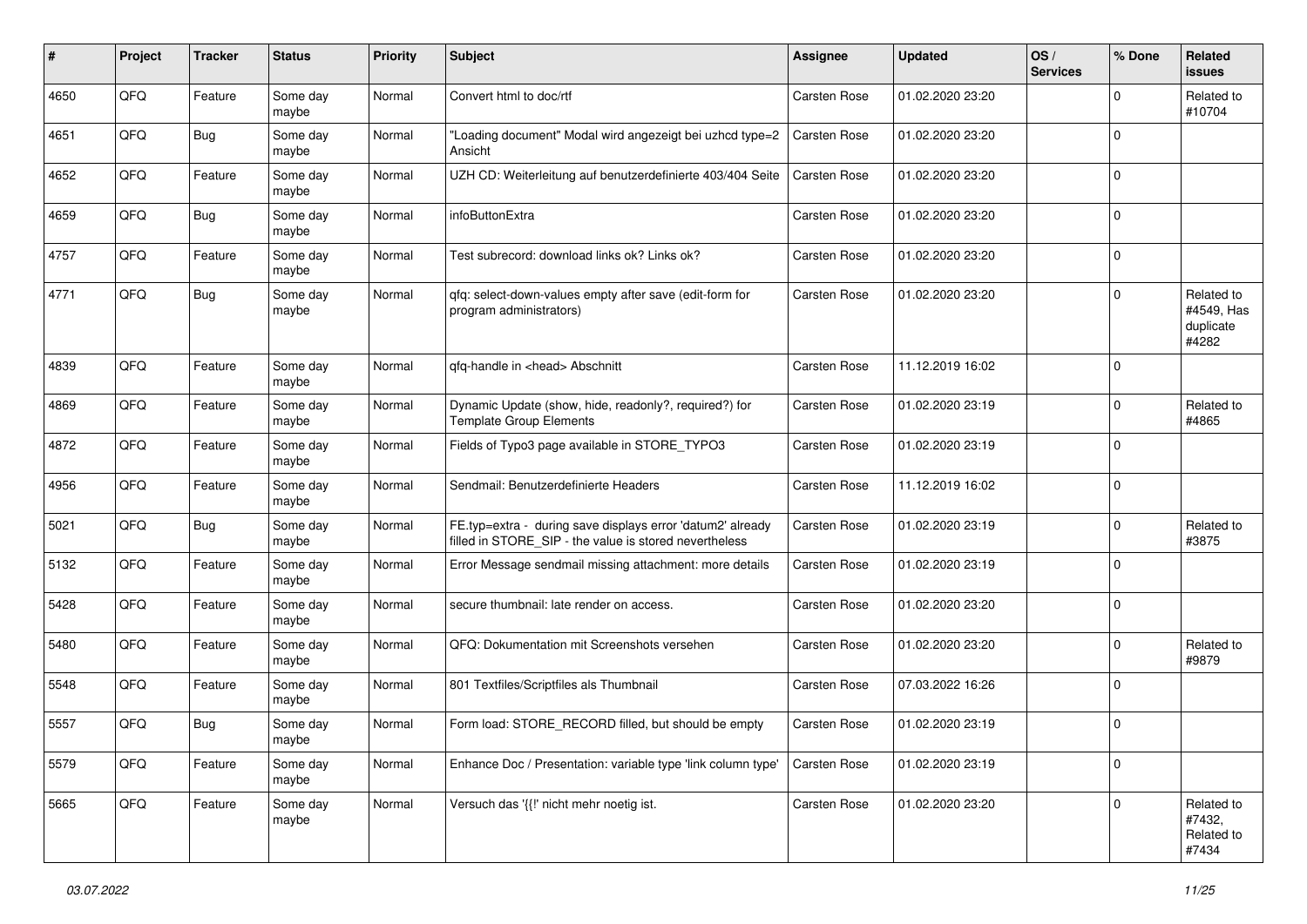| #    | Project | <b>Tracker</b> | <b>Status</b>     | <b>Priority</b> | <b>Subject</b>                                                                                 | <b>Assignee</b>     | <b>Updated</b>   | OS/<br><b>Services</b> | % Done      | Related<br><b>issues</b> |
|------|---------|----------------|-------------------|-----------------|------------------------------------------------------------------------------------------------|---------------------|------------------|------------------------|-------------|--------------------------|
| 5706 | QFQ     | Bug            | Some day<br>maybe | Normal          | upload: fileDestination needs to be sanatized                                                  | <b>Carsten Rose</b> | 01.02.2020 23:19 |                        | $\Omega$    |                          |
| 5768 | QFQ     | <b>Bug</b>     | Some day<br>maybe | Normal          | {{pageLanguage:T}}' missing if QFQ is called via api                                           | <b>Carsten Rose</b> | 01.02.2020 23:19 |                        | $\Omega$    |                          |
| 5852 | QFQ     | Feature        | Some day<br>maybe | Normal          | Logging: mail.log / sql.log - im FE anzeigen und via AJAX<br>aktualisieren                     | <b>Carsten Rose</b> | 01.02.2020 23:19 |                        | $\mathbf 0$ | Related to<br>#5885      |
| 5983 | QFQ     | Feature        | Some day<br>maybe | Normal          | Form Submit (save & update): normalize date/-time FE                                           | <b>Carsten Rose</b> | 01.02.2020 23:19 |                        | $\Omega$    |                          |
| 5991 | QFQ     | Bug            | Some day<br>maybe | Normal          | URLs with 'I' or long parameter are problematic                                                | <b>Carsten Rose</b> | 01.02.2020 23:19 |                        | $\Omega$    |                          |
| 6715 | QFQ     | Feature        | Some day<br>maybe | Normal          | Code-Refactoring: dbArray vereinheitlichen                                                     | Carsten Rose        | 11.12.2019 16:02 |                        | $\mathbf 0$ |                          |
| 7107 | QFQ     | Feature        | Some day<br>maybe | Normal          | Showcase Registration Tool: Anmeldung / Administration :<br>Liste Anmeldungen / Emaileinaldung | <b>Carsten Rose</b> | 11.12.2019 16:01 |                        | $\Omega$    |                          |
| 7336 | QFQ     | Feature        | Some day<br>maybe | Normal          | PDF Upload: disallow PDFs with specific Meta information                                       | <b>Carsten Rose</b> | 11.12.2019 16:01 |                        | $\Omega$    |                          |
| 7452 | QFQ     | Feature        | Some day<br>maybe | Normal          | automate deployment new QFQ version                                                            | <b>Carsten Rose</b> | 16.09.2021 15:10 |                        | $\Omega$    |                          |
| 7453 | QFQ     | Feature        | Some day<br>maybe | Normal          | import / export forms QFQ                                                                      | <b>Carsten Rose</b> | 16.09.2021 15:10 |                        | 0           |                          |
| 7456 | QFQ     | <b>Bug</b>     | Some day<br>maybe | Low             | Todos in Code: solve or make ticket                                                            | Carsten Rose        | 16.09.2021 15:10 |                        | $\Omega$    |                          |
| 8101 | QFQ     | Feature        | Some day<br>maybe | Normal          | Password hash: support further hashing methods                                                 | <b>Carsten Rose</b> | 16.09.2021 15:10 |                        | $\Omega$    |                          |
| 8106 | QFQ     | Bug            | Some day<br>maybe | Normal          | Dynamic Update: Feld kann nicht auf empty zurückgesetzt<br>werden                              | <b>Carsten Rose</b> | 11.12.2019 16:01 |                        | $\mathbf 0$ |                          |
| 8520 | QFQ     | Feature        | Some day<br>maybe | Normal          | Bring QFQ to Composer                                                                          | Carsten Rose        | 16.09.2021 15:10 |                        | $\Omega$    |                          |
| 8586 | QFQ     | Feature        | Some day<br>maybe | Normal          | QFQ: Enhance Error message for 'record not found'                                              | <b>Carsten Rose</b> | 16.09.2021 15:10 |                        | $\Omega$    |                          |
| 8892 | QFQ     | Feature        | Some day<br>maybe | Normal          | Display and Edit SQL Comments in Form Editor                                                   | <b>Carsten Rose</b> | 11.12.2019 16:01 |                        | $\Omega$    |                          |
| 8894 | QFQ     | Feature        | Some day<br>maybe | Normal          | Documentation Tags Usable in QFQ Application                                                   | Carsten Rose        | 11.12.2019 16:01 |                        | $\Omega$    |                          |
| 9281 | QFQ     | Bug            | Some day<br>maybe | Normal          | Allow STRICT_TRANS_TABLES                                                                      | Carsten Rose        | 02.01.2021 18:43 |                        | $\Omega$    |                          |
| 9579 | QFQ     | Feature        | Some day<br>maybe | Normal          | Multiform with Process Row                                                                     | <b>Carsten Rose</b> | 11.12.2019 16:01 |                        | $\Omega$    |                          |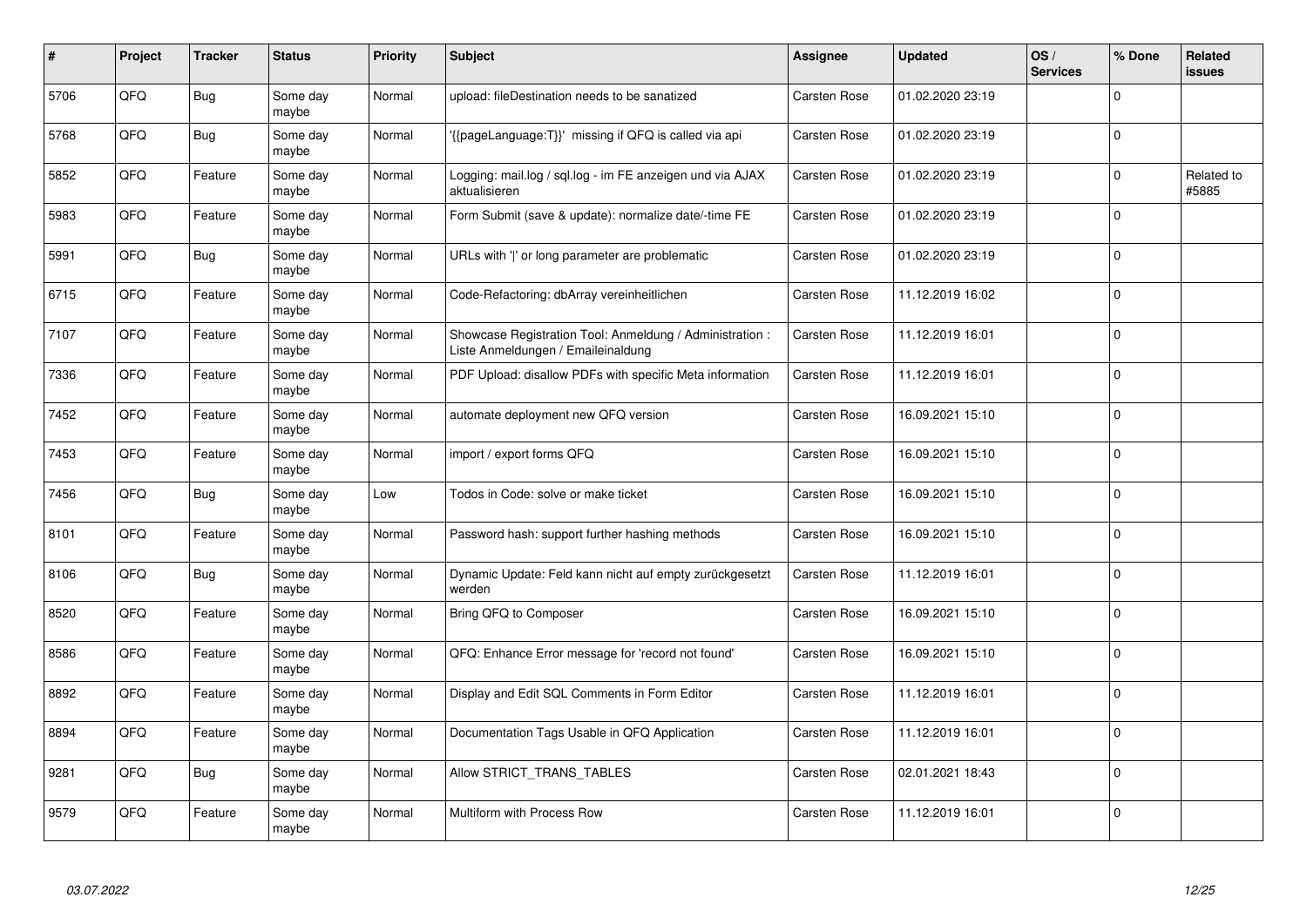| #     | Project | <b>Tracker</b> | <b>Status</b>     | <b>Priority</b> | <b>Subject</b>                                                          | Assignee            | <b>Updated</b>   | OS/<br><b>Services</b> | % Done      | Related<br><b>issues</b>                                              |
|-------|---------|----------------|-------------------|-----------------|-------------------------------------------------------------------------|---------------------|------------------|------------------------|-------------|-----------------------------------------------------------------------|
| 9669  | QFQ     | <b>Bug</b>     | Some day<br>maybe | Normal          | Checkbox / Template Group: radio/checkbox visible broken<br>after 'add' | Carsten Rose        | 16.06.2021 13:47 |                        | $\Omega$    | Related to<br>#8091                                                   |
| 9704  | QFQ     | Feature        | Some day<br>maybe | Normal          | Thumbnails Generieren beim Splitten von PDF Files                       | Carsten Rose        | 11.12.2019 16:01 |                        | 0           |                                                                       |
| 10013 | QFQ     | Feature        | Some day<br>maybe | Normal          | FE.typ=editor: CodeMirror                                               | Carsten Rose        | 08.06.2022 10:37 |                        | $\mathbf 0$ | Related to<br>#12611,<br>Related to<br>#12490,<br>Related to<br>#7732 |
| 10095 | QFQ     | Feature        | Some day<br>maybe | Normal          | Generic Gitlab Integration into QFQ                                     | Carsten Rose        | 16.09.2021 15:10 |                        | $\Omega$    |                                                                       |
| 10116 | QFQ     | Feature        | Some day<br>maybe | Normal          | TypeAhead: Tag - show inside 'input' element                            | Carsten Rose        | 16.09.2021 15:09 |                        | 0           |                                                                       |
| 10716 | QFQ     | Feature        | Some day<br>maybe | Normal          | Business Logic mit Externen Skripten                                    | <b>Carsten Rose</b> | 16.09.2021 15:10 |                        | $\mathbf 0$ | Related to<br>#10713,<br>Related to<br>#8217                          |
| 10745 | QFQ     | Feature        | Some day<br>maybe | Normal          | Tablesorter Excel Export                                                | Carsten Rose        | 16.09.2021 15:09 |                        | $\Omega$    |                                                                       |
| 11036 | QFQ     | Feature        | Some day<br>maybe | Normal          | inline report editor permissions                                        | Carsten Rose        | 16.09.2021 15:09 |                        | $\mathbf 0$ | Related to<br>#11323                                                  |
| 11217 | QFQ     | Feature        | Some day<br>maybe | Normal          | <b>Extend Script Functionality</b>                                      | Carsten Rose        | 16.09.2021 15:10 |                        | 0           |                                                                       |
| 11322 | QFQ     | Feature        | Some day<br>maybe | Normal          | Form Element JSON - (multiline parameter field)                         | Carsten Rose        | 16.09.2021 15:10 |                        | $\Omega$    |                                                                       |
| 11323 | QFQ     | Feature        | Some day<br>maybe | Normal          | Report Frontend Editor Modal + Codemirror                               | Carsten Rose        | 16.09.2021 15:10 |                        | $\mathbf 0$ | Related to<br>#11036                                                  |
| 12315 | QFQ     | Feature        | Some day<br>maybe | Normal          | Form History (Diffs) / Backups                                          | Carsten Rose        | 16.09.2021 15:10 |                        | 0           |                                                                       |
| 12337 | QFQ     | Feature        | Some day<br>maybe | Normal          | Database.php: better caching                                            | Carsten Rose        | 16.09.2021 15:10 |                        | $\mathbf 0$ |                                                                       |
| 12611 | QFQ     | Feature        | Some day<br>maybe | Normal          | Refactoring: Bootstrap with Lazy Loading                                | Carsten Rose        | 08.06.2022 10:37 |                        | $\mathbf 0$ | Related to<br>#12490,<br>Related to<br>#10013,<br>Related to<br>#7732 |
| 5894  | QFQ     | Feature        | Feedback          | Normal          | Typeahead in Report: show/hide rows dynamically                         | Carsten Rose        | 18.02.2022 08:50 |                        | $\Omega$    | Related to<br>#5893,<br>Related to<br>#5885                           |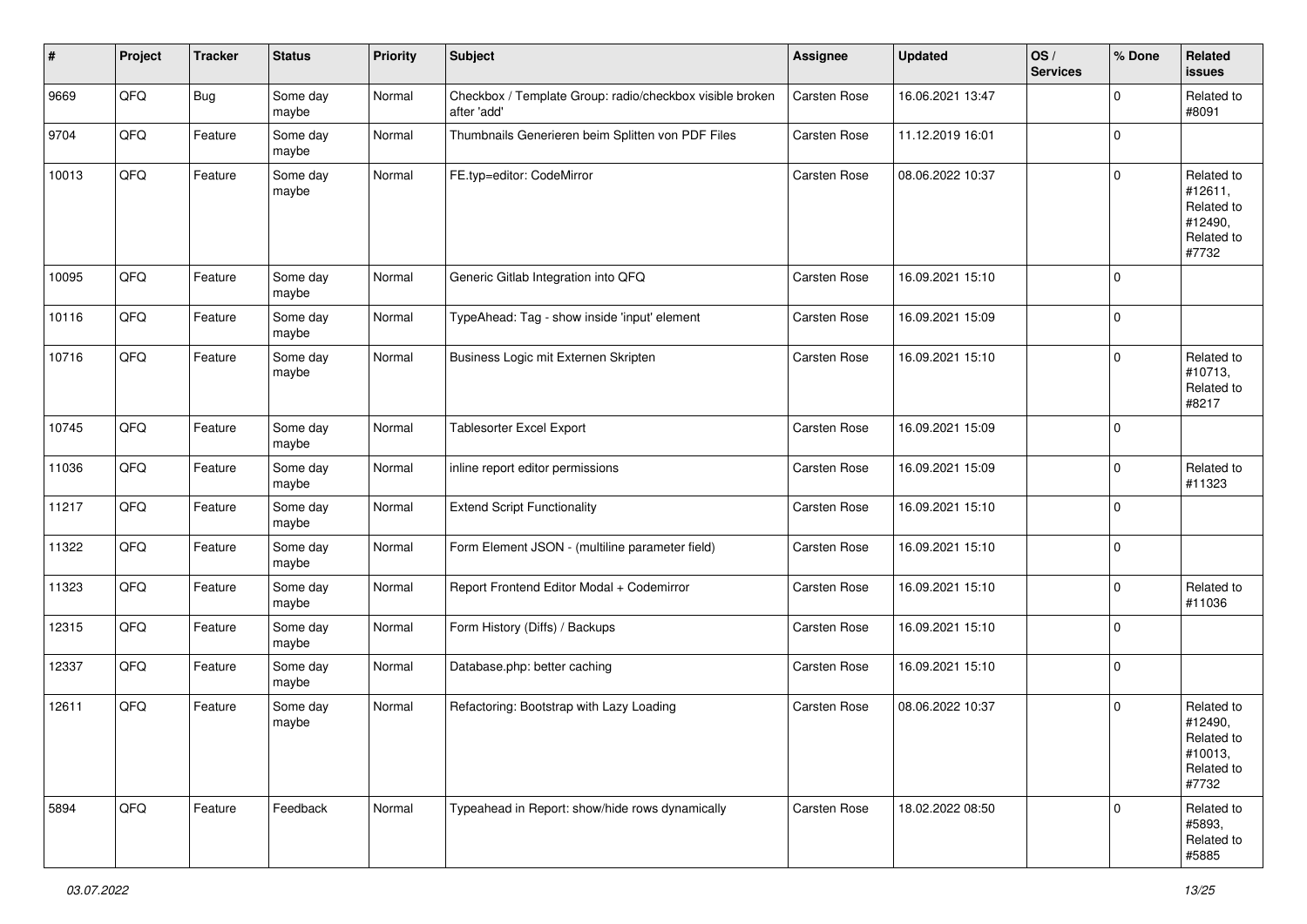| $\vert$ # | Project | <b>Tracker</b> | <b>Status</b>              | <b>Priority</b> | <b>Subject</b>                                                      | Assignee            | <b>Updated</b>   | OS/<br><b>Services</b> | % Done      | Related<br><b>issues</b>                                                                                                       |
|-----------|---------|----------------|----------------------------|-----------------|---------------------------------------------------------------------|---------------------|------------------|------------------------|-------------|--------------------------------------------------------------------------------------------------------------------------------|
| 12546     | QFQ     | Bug            | Feedback                   | Normal          | Branch 'Development' - Unit Tests mit dirty workaround<br>angepasst | Carsten Rose        | 19.03.2022 17:48 |                        | $\mathbf 0$ |                                                                                                                                |
| 12584     | QFQ     | Feature        | Feedback                   | Normal          | T3 v10 migration script: replace alias-patterns (v11)               | Carsten Rose        | 28.05.2022 11:12 |                        | 100         |                                                                                                                                |
| 13566     | QFQ     | Feature        | Ready to sync<br>(develop) | Normal          | Delete config-example.qfq.php file                                  | Carsten Rose        | 23.12.2021 09:25 |                        | $\mathbf 0$ |                                                                                                                                |
| 5695      | QFQ     | Feature        | In Progress                | Normal          | Multiform                                                           | Carsten Rose        | 02.01.2021 18:38 |                        | $\pmb{0}$   |                                                                                                                                |
| 6250      | QFQ     | Feature        | In Progress                | Normal          | Enhance layout: a) Subrecord, b) Subrecord-Title                    | Carsten Rose        | 01.02.2020 23:22 |                        | $\Omega$    | Related to<br>#5391                                                                                                            |
| 9517      | QFQ     | Feature        | In Progress                | High            | Input multiple tags with typeahead                                  | Carsten Rose        | 03.05.2021 21:14 |                        | 40          | Related to<br>#10150                                                                                                           |
| 9691      | QFQ     | Bug            | In Progress                | Normal          | Checkbox: dynamic update > readonly                                 | <b>Carsten Rose</b> | 01.02.2020 23:22 |                        | 50          | Related to<br>#9834                                                                                                            |
| 9789      | QFQ     | Bug            | In Progress                | High            | Record Lock: release to early on 'leave page'                       | Carsten Rose        | 10.01.2022 09:25 |                        | 100         | Related to<br>#10081,<br>Related to<br>#9173,<br>Related to<br>#8702                                                           |
| 10443     | QFQ     | Feature        | In Progress                | Normal          | Konzept_api / _live                                                 | Carsten Rose        | 07.05.2020 09:39 |                        | $\mathbf 0$ |                                                                                                                                |
| 10661     | QFQ     | Bug            | In Progress                | Normal          | Typo3 Warnungen                                                     | Carsten Rose        | 07.09.2021 13:23 |                        | $\mathbf 0$ | Related to<br>#12440                                                                                                           |
| 10793     | QFQ     | Feature        | In Progress                | Normal          | <b>Update NPM Packages</b>                                          | Carsten Rose        | 07.09.2021 13:25 |                        | 30          |                                                                                                                                |
| 11076     | QFQ     | Feature        | In Progress                | Normal          | SELECT  AS _websocket                                               | Carsten Rose        | 30.08.2020 17:49 |                        | $\mathbf 0$ |                                                                                                                                |
| 11517     | QFQ     | Bug            | In Progress                | Normal          | extraButtonInfo Broken for multiple FormElements                    | Carsten Rose        | 12.05.2022 13:12 |                        | $\mathbf 0$ | Related to<br>#7890,<br>Related to<br>#3811, Has<br>duplicate<br>#10905, Has<br>duplicate<br>#10553, Has<br>duplicate<br>#6779 |
| 11980     | QFQ     | Feature        | In Progress                | Normal          | protected verzeichnis MUSS geschützt werden                         | Carsten Rose        | 07.09.2021 13:30 |                        | $\pmb{0}$   |                                                                                                                                |
| 12439     | QFQ     | Feature        | In Progress                | Normal          | TinyMCE Paste from Word & Character Count/Limit                     | Carsten Rose        | 05.05.2021 22:15 |                        | $\mathbf 0$ |                                                                                                                                |
| 12440     | QFQ     | Feature        | In Progress                | Normal          | Typo3 V10 upgrade (durchfuehren und testen)                         | Carsten Rose        | 21.03.2022 09:53 |                        | 50          | Related to<br>#12357,<br>Related to<br>#12067,<br>Related to<br>#10661                                                         |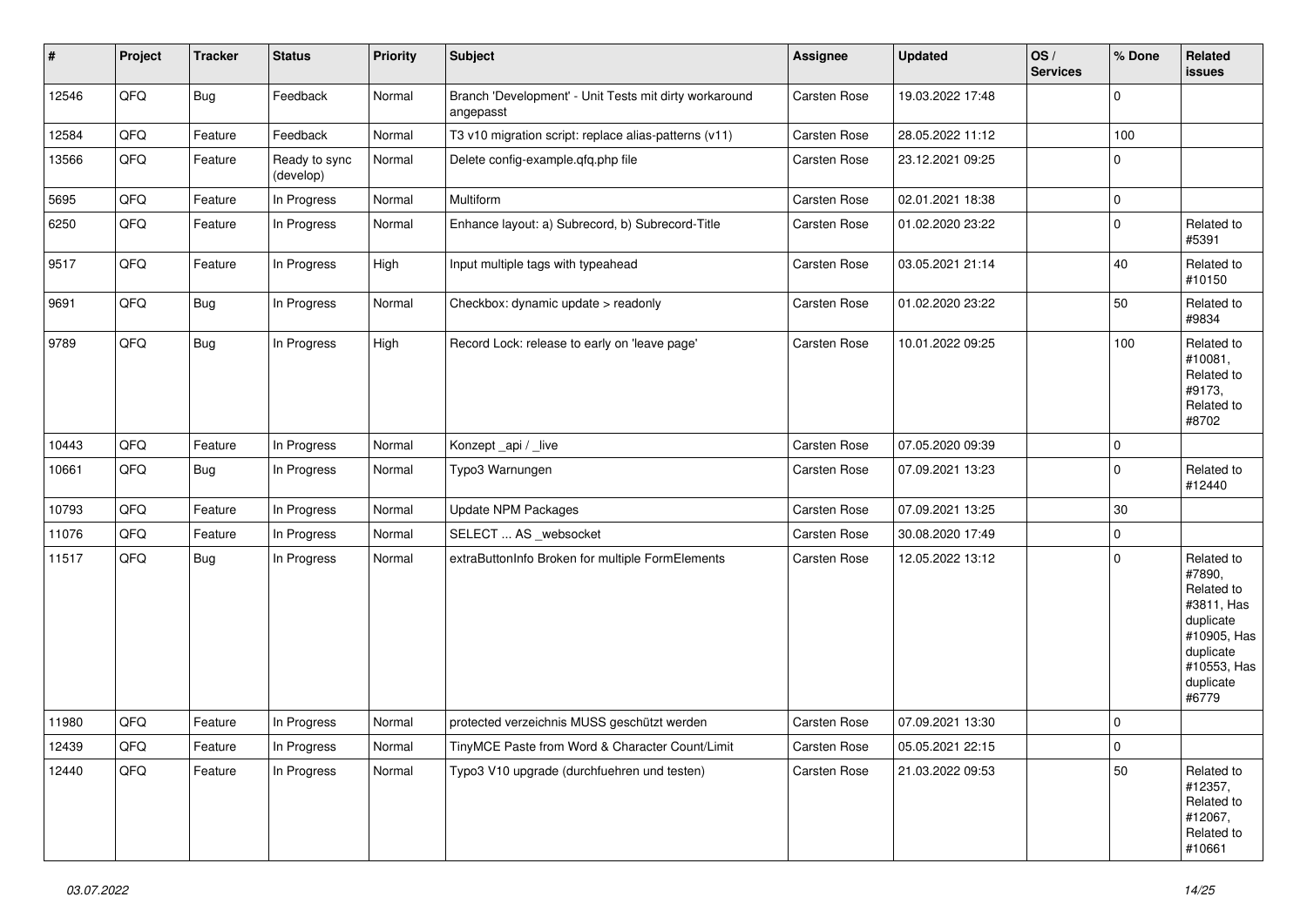| ∦     | Project | <b>Tracker</b> | <b>Status</b> | <b>Priority</b> | Subject                                                                                   | <b>Assignee</b>     | <b>Updated</b>   | OS/<br><b>Services</b> | % Done      | Related<br>issues                               |
|-------|---------|----------------|---------------|-----------------|-------------------------------------------------------------------------------------------|---------------------|------------------|------------------------|-------------|-------------------------------------------------|
| 13330 | QFQ     | Feature        | In Progress   | Normal          | Multi Form: Upload                                                                        | <b>Carsten Rose</b> | 07.11.2021 12:40 |                        | 50          | Related to<br>#9706                             |
| 14175 | QFQ     | Bug            | In Progress   | Normal          | Opening a form with no QFQ Session cookie fails                                           | <b>Carsten Rose</b> | 03.06.2022 10:40 |                        | $\Omega$    |                                                 |
| 14323 | QFQ     | Bug            | In Progress   | Normal          | Report: render=both single - no impact                                                    | Carsten Rose        | 19.06.2022 18:31 |                        | $\Omega$    |                                                 |
| 12395 | QFQ     | <b>Bug</b>     | ToDo          | High            | QFQ Function: Result two times shown                                                      | <b>Carsten Rose</b> | 18.02.2022 08:59 |                        | 0           |                                                 |
| 12463 | QFQ     | Bug            | ToDo          | High            | QFQ Function: 'function' and 'sql' on same level - output of<br>sal is shown two times.   | <b>Carsten Rose</b> | 15.12.2021 16:31 |                        | $\Omega$    |                                                 |
| 3782  | QFQ     | Bug            | Priorize      | Normal          | Bei fehlerhafter Eingabe (z.B. Datum) sollte das erwartete<br>Format angezeigt werden     | Carsten Rose        | 01.02.2020 10:13 |                        | $\Omega$    |                                                 |
| 3867  | QFQ     | Feature        | Priorize      | Normal          | Readonly Formular: Template Groups add/delete<br>ausbeldnen                               | Carsten Rose        | 05.05.2021 22:12 |                        | 0           |                                                 |
| 5942  | QFQ     | Feature        | Priorize      | Normal          | 'L' and 'type': append to links, generate via '_link' by using<br>'u:' .                  | <b>Carsten Rose</b> | 01.02.2020 10:13 |                        | $\Omega$    |                                                 |
| 6116  | QFQ     | Bug            | Priorize      | High            | value of checkbox not saved                                                               | Carsten Rose        | 07.12.2021 17:19 |                        | 0           |                                                 |
| 6574  | QFQ     | Bug            | Priorize      | Normal          | qfq.log: Fehlermeldung wurde angezeigt, aber nicht geloggt                                | <b>Carsten Rose</b> | 01.02.2020 10:13 |                        | $\mathbf 0$ |                                                 |
| 6998  | QFQ     | Feature        | Priorize      | Normal          | Form: with debug=on show column information as tooltip of<br>column label                 | <b>Carsten Rose</b> | 01.02.2020 10:13 |                        | $\Omega$    |                                                 |
| 7217  | QFQ     | Feature        | Priorize      | Normal          | Download: notice User if `_sip=?` is missing                                              | <b>Carsten Rose</b> | 01.02.2020 10:13 |                        | $\mathbf 0$ |                                                 |
| 7290  | QFQ     | Feature        | Priorize      | Normal          | FormEditor: title as textarea if LEN(title)>60                                            | <b>Carsten Rose</b> | 01.02.2020 10:13 |                        | $\Omega$    | <b>Blocked by</b><br>#7682                      |
| 7522  | QFQ     | Feature        | Priorize      | Normal          | Inserting default index.html to folder (Avoid Apache<br>Indexing)                         | Carsten Rose        | 01.02.2020 10:13 |                        | $\Omega$    |                                                 |
| 7616  | QFQ     | Bug            | Priorize      | Normal          | Selectlist with Enum & Dynamic Update                                                     | Carsten Rose        | 01.02.2020 10:13 |                        | 0           |                                                 |
| 7630  | QFQ     | Feature        | Priorize      | Normal          | detailed error message for simple upload                                                  | <b>Carsten Rose</b> | 01.02.2020 10:13 |                        | $\Omega$    |                                                 |
| 7656  | QFQ     | <b>Bug</b>     | Priorize      | Normal          | FE with required, 'pattern' and 'extraButtonLock': always<br>complain about missing value | <b>Carsten Rose</b> | 01.02.2020 10:13 |                        | $\Omega$    |                                                 |
| 8034  | QFQ     | Feature        | Priorize      | Normal          | FormElement 'data': 22.22.2222 should not be accepted                                     | Carsten Rose        | 01.02.2020 10:13 |                        | $\Omega$    |                                                 |
| 8037  | QFQ     | <b>Bug</b>     | Priorize      | Normal          | FE.type=upload (advanced mode): {{slaveld:V}} missing<br>during dynamic update            | <b>Carsten Rose</b> | 01.02.2020 10:13 |                        | $\mathbf 0$ |                                                 |
| 8044  | QFQ     | Feature        | Priorize      | Normal          | Transaction: a) Form, b) Report                                                           | <b>Carsten Rose</b> | 05.05.2021 22:14 |                        | $\Omega$    | Related to<br>#8043                             |
| 8082  | QFQ     | Feature        | Priorize      | High            | Contact form without saving record                                                        | Carsten Rose        | 07.12.2021 15:20 |                        | 0           | Related to<br>#8587,<br><b>Blocks</b><br>#11850 |
| 8204  | QFQ     | Feature        | Priorize      | High            | Position 'required mark'                                                                  | Carsten Rose        | 16.06.2021 13:44 |                        | 0           |                                                 |
| 8277  | QFQ     | Feature        | Priorize      | Normal          | fe.parameter.default=                                                                     | Carsten Rose        | 01.02.2020 23:17 |                        | 0           | Related to<br>#8113                             |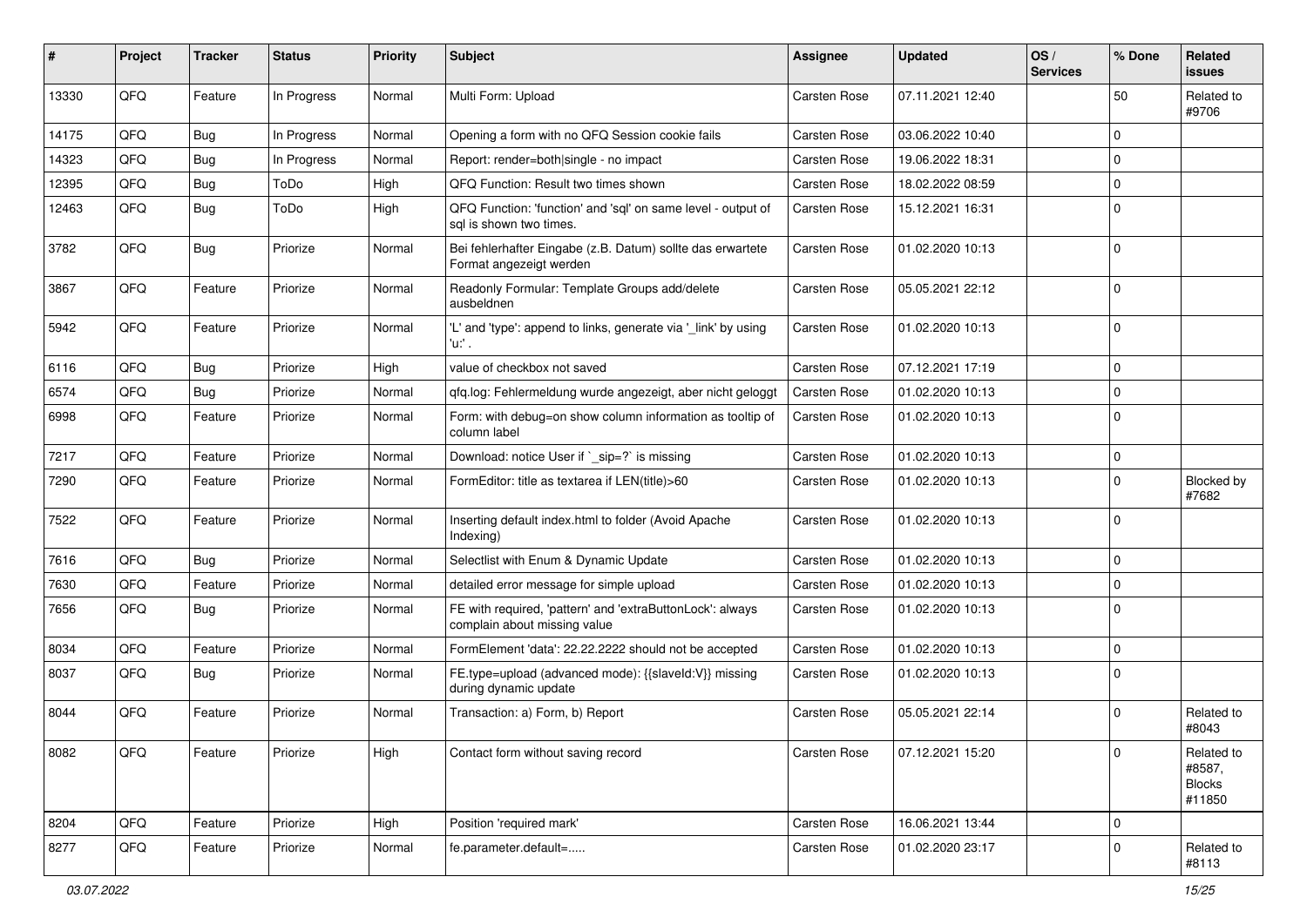| #     | Project | <b>Tracker</b> | <b>Status</b> | <b>Priority</b> | Subject                                                                                                  | <b>Assignee</b> | <b>Updated</b>   | OS/<br><b>Services</b> | % Done      | Related<br><b>issues</b>                                                |
|-------|---------|----------------|---------------|-----------------|----------------------------------------------------------------------------------------------------------|-----------------|------------------|------------------------|-------------|-------------------------------------------------------------------------|
| 8584  | QFQ     | Feature        | Priorize      | Normal          | FE 'Action' - never assign to Container (except Template<br>Group)                                       | Carsten Rose    | 01.02.2020 10:13 |                        | $\mathbf 0$ |                                                                         |
| 8585  | QFQ     | Feature        | Priorize      | Normal          | Enhance Error message for 'unknown form'                                                                 | Carsten Rose    | 01.02.2020 10:13 |                        | $\mathbf 0$ |                                                                         |
| 8963  | QFQ     | Feature        | Priorize      | Normal          | Setting values in a store: flexible way                                                                  | Carsten Rose    | 05.05.2021 22:10 |                        | $\mathbf 0$ | Related to<br>#8975                                                     |
| 9121  | QFQ     | Bug            | Priorize      | High            | sip links have r and __dbIndexData set                                                                   | Carsten Rose    | 12.06.2021 10:41 |                        | $\mathbf 0$ |                                                                         |
| 9173  | QFQ     | Bug            | Priorize      | Urgent          | Stale Record Lock: Firefox                                                                               | Carsten Rose    | 03.05.2021 21:14 |                        | $\mathbf 0$ | Related to<br>#9789                                                     |
| 9346  | QFQ     | Feature        | Priorize      | Normal          | beforeSave: check if an upload is given                                                                  | Carsten Rose    | 11.06.2021 21:18 |                        | $\mathbf 0$ |                                                                         |
| 9394  | QFQ     | Feature        | Priorize      | Normal          | REST: allow for non numerical ids in get requests                                                        | Carsten Rose    | 05.05.2021 22:10 |                        | $\mathbf 0$ |                                                                         |
| 9534  | QFQ     | Bug            | Priorize      | Urgent          | FE.type=upload: 'Unknown Mode: ID"                                                                       | Carsten Rose    | 03.05.2021 21:14 |                        | $\mathbf 0$ | Related to<br>#9532                                                     |
| 9668  | QFQ     | Feature        | Priorize      | Normal          | Form.mode: rename 'hidden' to 'hide'                                                                     | Carsten Rose    | 05.05.2021 22:14 |                        | $\mathbf 0$ | Related to<br>#6437                                                     |
| 9834  | QFQ     | Bug            | Priorize      | Normal          | Input elements with tag 'disabled' are missing on<br>form-submit: server option 'processReadOnly' broken | Carsten Rose    | 07.12.2021 16:43 |                        | $\mathbf 0$ | Related to<br>#9691,<br>Related to<br>#5305, Has<br>duplicate<br>#12331 |
| 9862  | QFQ     | Bug            | Priorize      | Normal          | Failed writing to sql mail qfq.log should throw an exception                                             | Carsten Rose    | 01.02.2020 10:13 |                        | $\mathbf 0$ |                                                                         |
| 9900  | QFQ     | Feature        | Priorize      | Normal          | Generic API Call: tt-content record >> JSON                                                              | Carsten Rose    | 01.02.2020 10:13 |                        | $\mathbf 0$ |                                                                         |
| 9928  | QFQ     | Feature        | Priorize      | Normal          | SpecialColumnName: a) Deprecated: ' AS "_+tag " ', b)<br>New: ' AS "_ <tag1><tag2>"'</tag2></tag1>       | Carsten Rose    | 01.02.2020 23:17 |                        | $\mathbf 0$ | Related to<br>#9929                                                     |
| 9947  | QFQ     | Bug            | Priorize      | Normal          | Unwanted error message if missing 'typeAheadSqlPrefetch'                                                 | Carsten Rose    | 01.02.2020 10:13 |                        | $\mathbf 0$ |                                                                         |
| 9958  | QFQ     | Bug            | Priorize      | Normal          | Broken subrecord query: no error message                                                                 | Carsten Rose    | 05.02.2021 15:15 |                        | $\mathbf 0$ |                                                                         |
| 9968  | QFQ     | Feature        | Priorize      | Normal          | Tooltip in Links for Developer                                                                           | Carsten Rose    | 01.02.2020 23:17 |                        | $\mathbf 0$ |                                                                         |
| 9975  | QFQ     | Bug            | Priorize      | Normal          | Dropdown Menu: 'r:3' broken                                                                              | Carsten Rose    | 01.02.2020 10:13 |                        | $\pmb{0}$   |                                                                         |
| 10005 | QFQ     | Feature        | Priorize      | Normal          | Report / special column name:  AS _calendar                                                              | Carsten Rose    | 03.06.2020 17:28 |                        | $\mathbf 0$ |                                                                         |
| 10011 | QFQ     | Feature        | Priorize      | Normal          | Offer new STORE_TYPO3 Variable 'beUser', 'beEmail'                                                       | Carsten Rose    | 08.05.2021 09:51 |                        | $\mathbf 0$ | Related to<br>#10012,<br>Related to<br>#12511                           |
| 10012 | QFQ     | Feature        | Priorize      | Normal          | redirectAllMailTo: {{beEmail:T}}                                                                         | Carsten Rose    | 08.05.2021 09:54 |                        | $\mathbf 0$ | Related to<br>#12412,<br>Related to<br>#12413,<br>Related to<br>#10011  |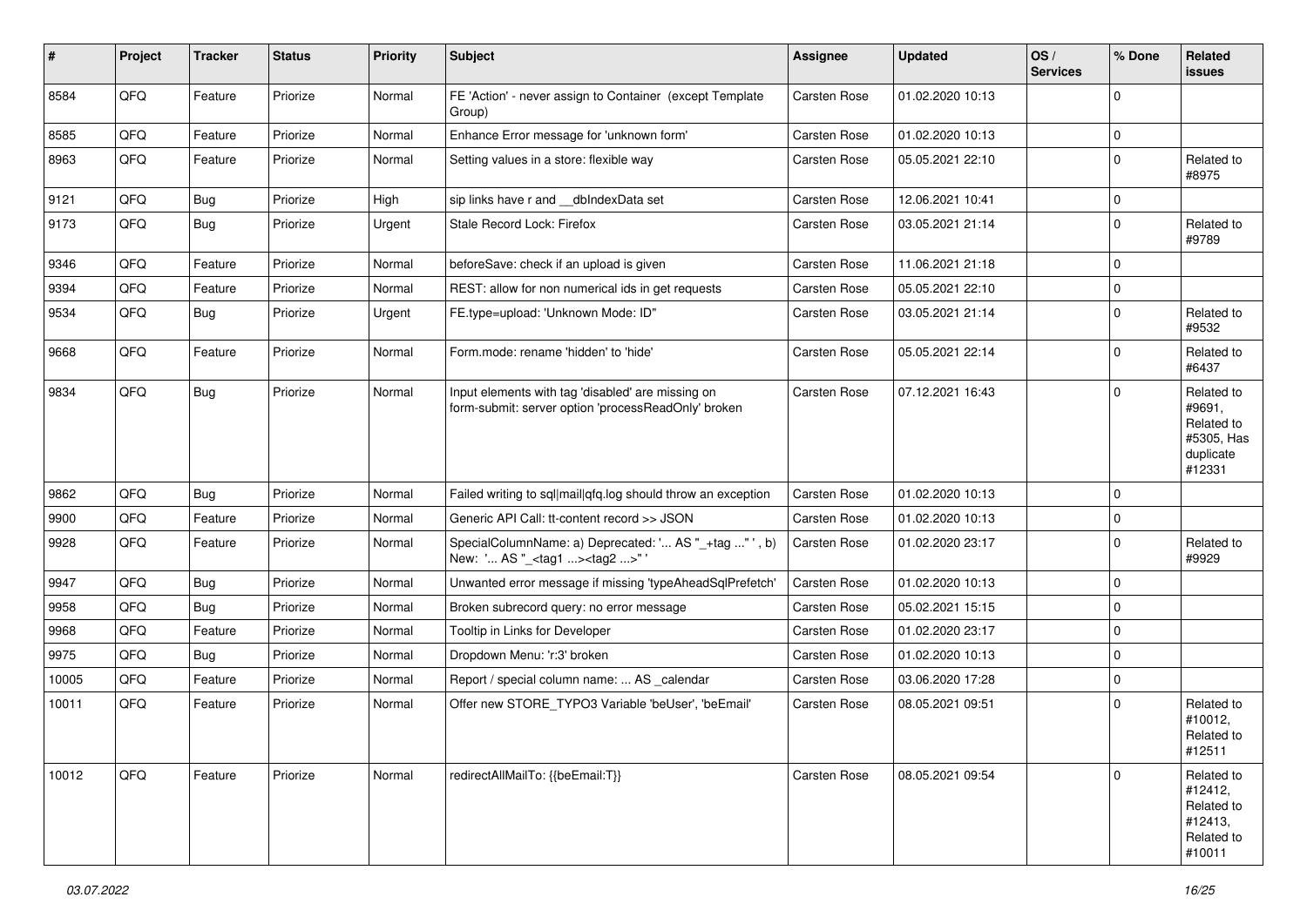| ∦     | Project | <b>Tracker</b> | <b>Status</b> | <b>Priority</b> | <b>Subject</b>                                                                                         | Assignee            | <b>Updated</b>   | OS/<br><b>Services</b> | % Done      | Related<br><b>issues</b>                      |
|-------|---------|----------------|---------------|-----------------|--------------------------------------------------------------------------------------------------------|---------------------|------------------|------------------------|-------------|-----------------------------------------------|
| 10015 | QFQ     | Feature        | Priorize      | Normal          | Monospace in Textarea                                                                                  | <b>Carsten Rose</b> | 03.02.2020 13:40 |                        | $\Omega$    |                                               |
| 11320 | QFQ     | Feature        | Priorize      | Normal          | Typo3 Version 10 support                                                                               | <b>Carsten Rose</b> | 05.05.2021 22:09 |                        | $\Omega$    |                                               |
| 12325 | QFQ     | Bug            | Priorize      | Normal          | MultiDB form.dblndex not working for report syntax                                                     | Carsten Rose        | 07.09.2021 13:37 |                        | $\Omega$    | Related to<br>#12145,<br>Related to<br>#12314 |
| 12452 | QFQ     | Feature        | Priorize      | Normal          | BaseURL: alsways with '/' at the end                                                                   | Carsten Rose        | 19.06.2022 13:45 |                        | 0           | Related to<br>#10782                          |
| 12503 | QFQ     | Feature        | Priorize      | Normal          | Detect dangerous UPDATE statement with missing WHERE                                                   | <b>Carsten Rose</b> | 05.05.2021 22:09 |                        | $\Omega$    |                                               |
| 12504 | QFQ     | Feature        | Priorize      | Normal          | sql.log: report fe.id                                                                                  | <b>Carsten Rose</b> | 05.05.2021 22:09 |                        | $\mathbf 0$ |                                               |
| 14283 | QFQ     | Bug            | Priorize      | Normal          | HEIC / HEIF convert doesn't trigger                                                                    | <b>Carsten Rose</b> | 19.06.2022 16:37 |                        | $\mathbf 0$ |                                               |
| 14290 | QFQ     | Feature        | Priorize      | Normal          | FormEditor: Show Table Definition                                                                      | Carsten Rose        | 19.06.2022 16:37 |                        | $\mathbf 0$ |                                               |
| 14371 | QFQ     | Feature        | Priorize      | Normal          | <b>LDAP via REPORT</b>                                                                                 | <b>Carsten Rose</b> | 19.06.2022 16:37 |                        | $\mathbf 0$ |                                               |
| 2361  | QFQ     | Feature        | New           | Normal          | Logging wer/wann/wo welches Formular aufgerufen hat                                                    | <b>Carsten Rose</b> | 11.12.2019 16:15 |                        | $\Omega$    | Related to<br>#4432,<br>Related to<br>#7480   |
| 3432  | QFQ     | Feature        | <b>New</b>    | Normal          | subrecord: dynamicUpdate                                                                               | Carsten Rose        | 11.06.2020 21:10 |                        | $\mathbf 0$ | Related to<br>#5691                           |
| 3504  | QFQ     | Feature        | <b>New</b>    | Normal          | Logging: welche Action FEs werden wann wie ausgefuehrt                                                 | <b>Carsten Rose</b> | 01.02.2020 23:21 |                        | $\Omega$    | Related to<br>#5458,<br>Related to<br>#4092   |
| 3547  | QFQ     | Bug            | <b>New</b>    | Normal          | FE of type 'note' causes writing of empty fields.                                                      | Carsten Rose        | 01.02.2020 23:21 |                        | $\mathbf 0$ |                                               |
| 3727  | QFQ     | Feature        | <b>New</b>    | High            | Security: Session Hijacking erschweren                                                                 | Carsten Rose        | 03.05.2021 21:14 |                        | 0           |                                               |
| 4018  | QFQ     | Feature        | New           | Normal          | typeahead: long query parameter / answer triggers 'Attack<br>detected' and purges current SIP storage. | <b>Carsten Rose</b> | 29.06.2022 22:46 |                        | $\Omega$    | Related to<br>#9077                           |
| 4023  | QFQ     | Feature        | <b>New</b>    | Normal          | prepared statements - FE action: salveld, sqllnsert,<br>sqlUpdate, sqlDelete, sqlBefore, sqlAfter      | Carsten Rose        | 11.12.2019 16:15 |                        | $\Omega$    |                                               |
| 4050  | QFQ     | Feature        | New           | Normal          | sql.log: 1) FormElement ID which causes a specific action,<br>2) Result in the same row.               | Carsten Rose        | 15.04.2020 11:35 |                        | $\Omega$    | Related to<br>#5458                           |
| 4082  | QFQ     | Feature        | New           | Normal          | Dynamic Update: modeSql - useful default                                                               | <b>Carsten Rose</b> | 01.02.2020 23:22 |                        | $\mathbf 0$ |                                               |
| 4250  | QFQ     | Feature        | New           | Normal          | AutoCron in QFQ via PHP                                                                                | Carsten Rose        | 01.02.2020 23:21 |                        | 0           | Related to<br>#3292,<br>Related to<br>#3291   |
| 4413  | QFQ     | Feature        | New           | Normal          | fieldset: show/hidden, modeSql, dynamicUpdate                                                          | Carsten Rose        | 09.02.2022 15:19 |                        | 0           |                                               |
| 4756  | QFG     | Bug            | New           | Normal          | Form dirty even nothing changes                                                                        | Carsten Rose        | 11.12.2019 16:16 |                        | $\mathbf 0$ |                                               |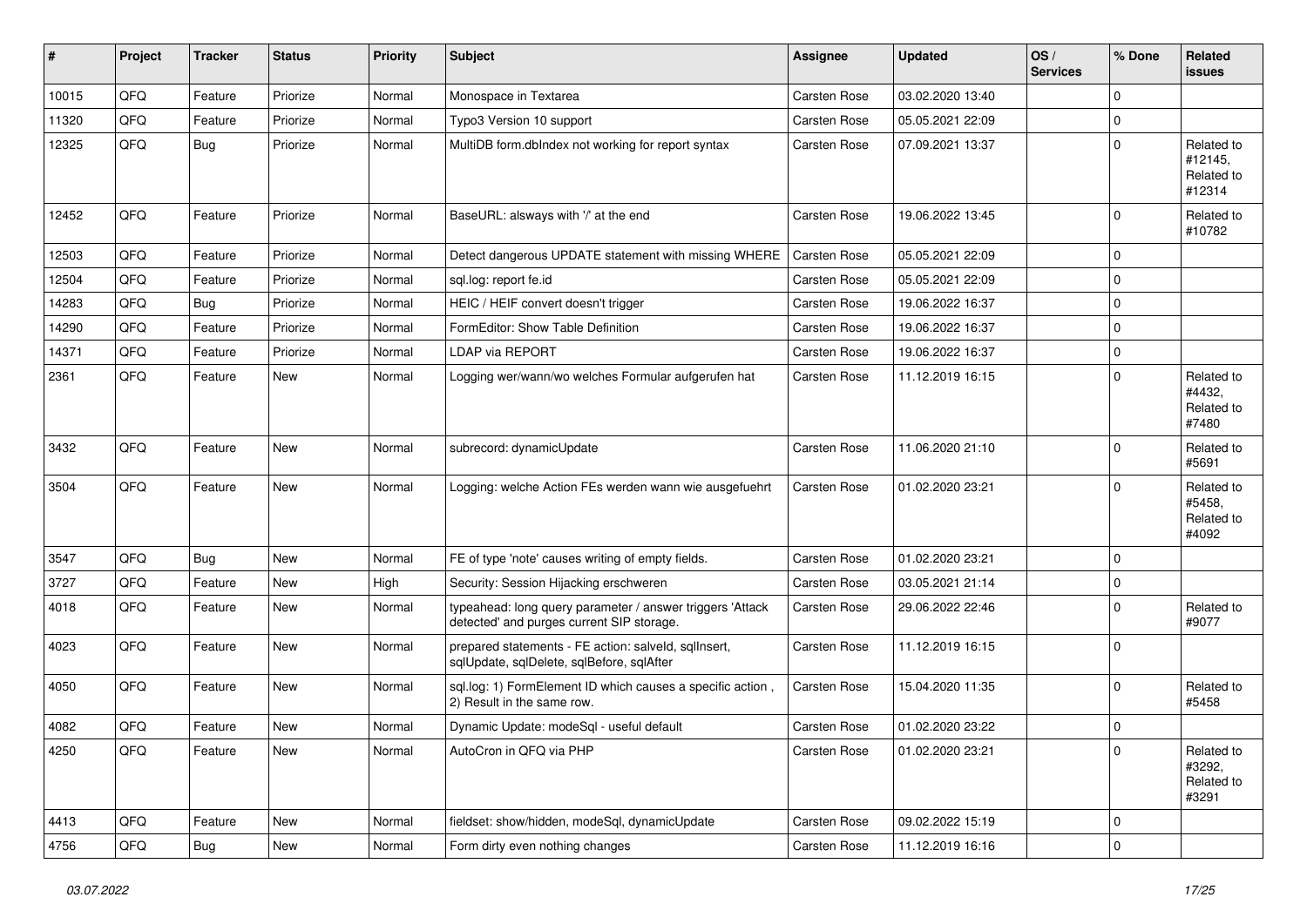| #    | Project | <b>Tracker</b> | <b>Status</b> | <b>Priority</b> | Subject                                                                                               | <b>Assignee</b>     | <b>Updated</b>   | OS/<br><b>Services</b> | % Done      | Related<br>issues                           |
|------|---------|----------------|---------------|-----------------|-------------------------------------------------------------------------------------------------------|---------------------|------------------|------------------------|-------------|---------------------------------------------|
| 5131 | QFQ     | Feature        | <b>New</b>    | Normal          | Activate Spin Gear ('wait/busy' indicator) via LINK attribute                                         | Carsten Rose        | 01.02.2020 23:21 |                        | $\Omega$    |                                             |
| 5221 | QFQ     | Bug            | New           | High            | Download Dialog: Bleibt stehen in FF wenn Datei<br>automatisch gespeichert wird.                      | <b>Carsten Rose</b> | 03.05.2021 21:14 |                        | 0           |                                             |
| 5305 | QFQ     | Bug            | New           | Normal          | Upload FormElement: nicht disabled by readonly Form                                                   | <b>Carsten Rose</b> | 16.06.2021 13:43 |                        | $\Omega$    | Related to<br>#9347,<br>Related to<br>#9834 |
| 5345 | QFQ     | Feature        | <b>New</b>    | Normal          | Report: UPDATE / INSERT / DELETE statements should<br>trigger subqueries, depending on the result.    | <b>Carsten Rose</b> | 27.05.2020 16:11 |                        | $\Omega$    |                                             |
| 5459 | QFQ     | <b>Bug</b>     | New           | High            | Multi DB: spread system tables between 'QFQ' and<br>'Data'-DB                                         | <b>Carsten Rose</b> | 03.05.2021 21:14 |                        | $\Omega$    | Related to<br>#4720                         |
| 5559 | QFQ     | Bug            | New           | Normal          | FE.type = Upload: 'accept' might contain variables                                                    | <b>Carsten Rose</b> | 11.05.2020 21:23 |                        | 0           |                                             |
| 5576 | QFQ     | Bug            | New           | Normal          | Using MySQL 'DROP' requires privilege - wich is not really<br>necessary.                              | <b>Carsten Rose</b> | 01.02.2020 23:21 |                        | $\Omega$    |                                             |
| 5715 | QFQ     | Feature        | <b>New</b>    | High            | PDF Caching                                                                                           | <b>Carsten Rose</b> | 03.05.2021 21:14 |                        | $\Omega$    | Related to<br>#5851,<br>Related to<br>#6357 |
| 5782 | QFQ     | Feature        | New           | Normal          | NextCloud API                                                                                         | <b>Carsten Rose</b> | 01.02.2020 10:02 |                        | $\Omega$    |                                             |
| 6261 | QFQ     | Feature        | New           | Normal          | Persistent SIP                                                                                        | <b>Carsten Rose</b> | 12.06.2021 09:07 |                        | $\Omega$    | Related to<br>#10819                        |
| 6289 | QFQ     | Feature        | New           | Normal          | Form: Log                                                                                             | <b>Carsten Rose</b> | 01.02.2020 23:21 |                        | 0           |                                             |
| 6292 | QFQ     | Feature        | <b>New</b>    | Normal          | Download: File speichern mit Hash aber original Filename in<br>der Datenbank vermerken fuer Downloads | <b>Carsten Rose</b> | 01.02.2020 23:21 |                        | $\Omega$    |                                             |
| 6437 | QFQ     | Feature        | New           | Normal          | Neuer Mode Button bei FormElementen                                                                   | <b>Carsten Rose</b> | 01.02.2020 23:21 |                        | $\Omega$    | Related to<br>#9668,<br>Blocked by<br>#9678 |
| 6462 | QFQ     | Bug            | <b>New</b>    | Normal          | File Upload: Nutzlose Fehlermeldung wenn Datei zu gross                                               | <b>Carsten Rose</b> | 01.02.2020 23:21 |                        | $\Omega$    | Related to<br>#6139                         |
| 6483 | QFQ     | Bug            | <b>New</b>    | Normal          | R Store funktioniert nicht bei 'Report Notation' im FE                                                | Carsten Rose        | 01.02.2020 23:21 |                        | $\mathbf 0$ |                                             |
| 6594 | QFQ     | Feature        | New           | Normal          | Excel: on download, check if there is a valid sip                                                     | Carsten Rose        | 01.02.2020 23:21 |                        | $\mathbf 0$ |                                             |
| 6602 | QFQ     | Feature        | <b>New</b>    | Normal          | Formlet: in Report auf Mausklick ein mini-form oeffnen                                                | <b>Carsten Rose</b> | 11.12.2019 16:16 |                        | 0           |                                             |
| 6609 | QFQ     | Feature        | New           | Normal          | Formlet: JSON API erweitern                                                                           | Carsten Rose        | 01.02.2020 23:21 |                        | 50          |                                             |
| 6677 | QFQ     | <b>Bug</b>     | New           | Normal          | Error message FE Action Element: no/wrong FE reference<br>who cause the problem.                      | <b>Carsten Rose</b> | 01.02.2020 23:21 |                        | 0           |                                             |
| 6723 | QFQ     | Feature        | New           | Normal          | Report QFQ Installation and Version                                                                   | Carsten Rose        | 12.06.2021 09:07 |                        | $\mathbf 0$ |                                             |
| 6765 | QFQ     | Feature        | New           | Normal          | Moeglichkeit via QFQ eigene Logs zu schreiben                                                         | Carsten Rose        | 01.02.2020 23:21 |                        | $\mathbf 0$ |                                             |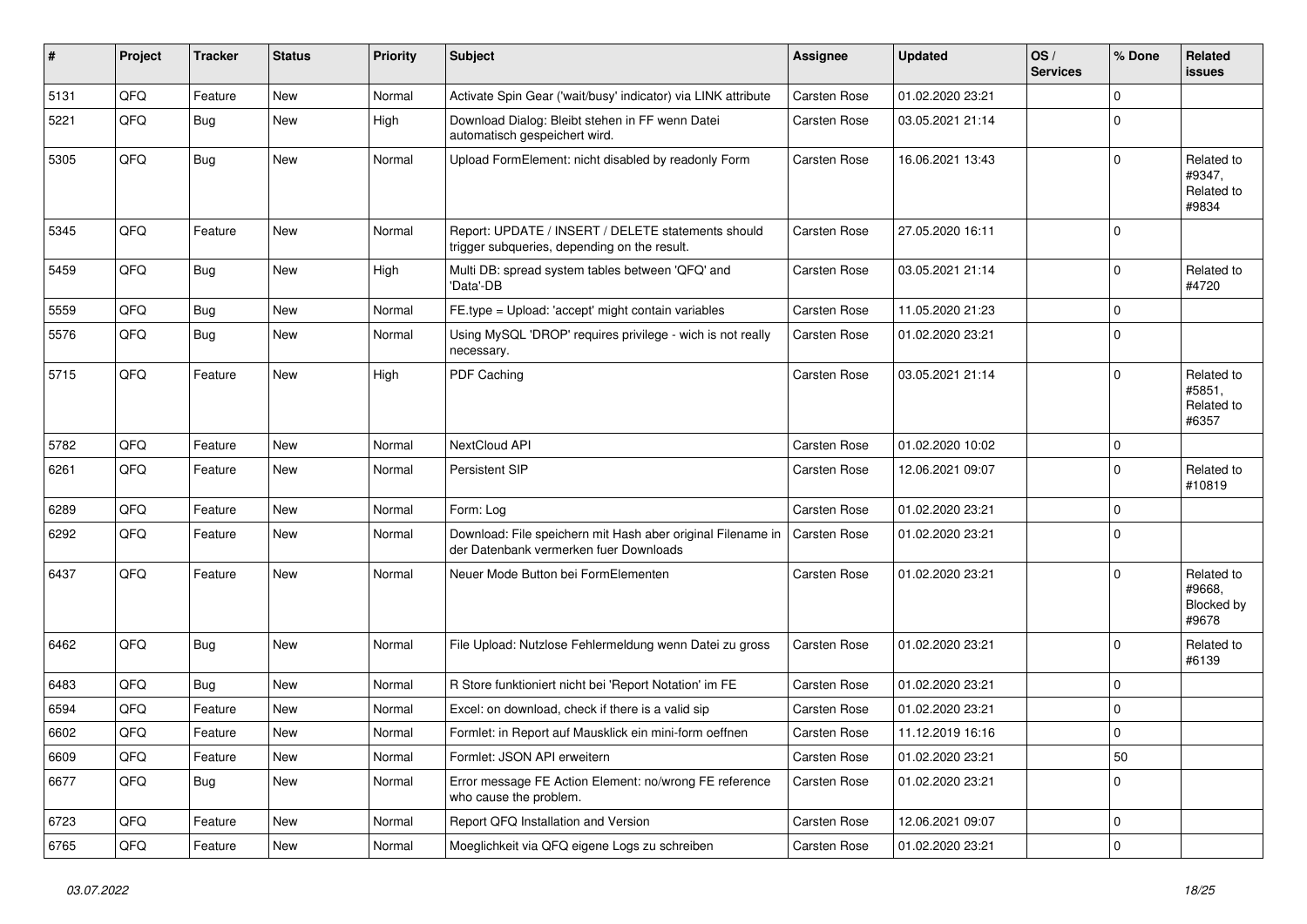| ∦    | Project | <b>Tracker</b> | <b>Status</b> | <b>Priority</b> | <b>Subject</b>                                                                                                             | <b>Assignee</b>     | <b>Updated</b>   | OS/<br><b>Services</b> | % Done      | Related<br>issues         |
|------|---------|----------------|---------------|-----------------|----------------------------------------------------------------------------------------------------------------------------|---------------------|------------------|------------------------|-------------|---------------------------|
| 6855 | QFQ     | Feature        | <b>New</b>    | Normal          | With {{feUser:U}}!={{feUser:T}}: Save / Delete: only possible<br>with {{feUserSave:U}}='yes' and '{{feUserDelete:U}}='yes' | <b>Carsten Rose</b> | 01.02.2020 23:21 |                        | $\Omega$    |                           |
| 6912 | QFQ     | Bug            | New           | Normal          | error Message Var 'deadline' already set in SIP - in Form<br>with FE.value={{deadline:R:::{{deadlinePeriod:Y}}}}           | <b>Carsten Rose</b> | 01.02.2020 23:21 |                        | $\mathbf 0$ |                           |
| 7002 | QFQ     | Bug            | New           | Normal          | Dynamic Update: row does not disappear / appear                                                                            | <b>Carsten Rose</b> | 01.02.2020 23:22 |                        | 0           |                           |
| 7014 | QFQ     | Bug            | New           | Normal          | Sending invalid emails succeeds when<br>debug.redirectAllMailTo is set                                                     | Carsten Rose        | 01.02.2020 23:21 |                        | 0           |                           |
| 7099 | QFQ     | Feature        | <b>New</b>    | Normal          | Redesign FormEditor                                                                                                        | <b>Carsten Rose</b> | 01.02.2020 23:21 |                        | $\Omega$    |                           |
| 7102 | QFQ     | Feature        | New           | Normal          | Comment sign in report: '#' and '--'                                                                                       | <b>Carsten Rose</b> | 01.02.2020 23:21 |                        | $\mathbf 0$ |                           |
| 7109 | QFQ     | Feature        | New           | Normal          | Dynamic Updates: row/element hide                                                                                          | <b>Carsten Rose</b> | 01.02.2020 23:22 |                        | $\Omega$    | Has<br>duplicate<br>#4081 |
| 7119 | QFQ     | Feature        | New           | Normal          | Upload: scaleDownWidth, scaleDownHeight                                                                                    | <b>Carsten Rose</b> | 01.02.2020 23:21 |                        | $\mathbf 0$ |                           |
| 7175 | QFQ     | Feature        | New           | Normal          | Upload: md5 hash as filename                                                                                               | Carsten Rose        | 01.02.2020 23:21 |                        | $\Omega$    |                           |
| 7219 | QFQ     | Bug            | New           | Normal          | typeSheadSql / typeAheadSqlPrefetch: change to curly<br>braces                                                             | <b>Carsten Rose</b> | 01.02.2020 23:21 |                        | 0           |                           |
| 7239 | QFQ     | Feature        | New           | Normal          | TinyMCE: html tag whitelist                                                                                                | Carsten Rose        | 01.02.2020 23:21 |                        | $\mathbf 0$ | Related to<br>#14320      |
| 7261 | QFQ     | Bug            | New           | Normal          | Report pathFilename for user without path, only the filename                                                               | <b>Carsten Rose</b> | 01.02.2020 23:21 |                        | $\Omega$    |                           |
| 7280 | QFQ     | Feature        | <b>New</b>    | Normal          | recently used table                                                                                                        | <b>Carsten Rose</b> | 01.02.2020 23:21 |                        | $\Omega$    |                           |
| 7342 | QFQ     | Feature        | New           | Normal          | add content $=$ hide this                                                                                                  | Carsten Rose        | 01.02.2020 23:21 |                        | $\mathbf 0$ |                           |
| 7480 | QFQ     | Feature        | New           | Normal          | Record History (Undo / Redo)                                                                                               | Carsten Rose        | 11.12.2019 16:16 |                        | $\mathbf 0$ | Related to<br>#2361       |
| 7481 | QFQ     | Feature        | New           | Normal          | Detect 'BaseUrl' automatically                                                                                             | <b>Carsten Rose</b> | 01.02.2020 23:21 |                        | $\mathbf 0$ |                           |
| 7512 | QFQ     | Bug            | New           | Normal          | FE: inputType=number >> 'pattern' is not respected                                                                         | <b>Carsten Rose</b> | 01.02.2020 23:22 |                        | $\mathbf 0$ |                           |
| 7513 | QFQ     | Bug            | New           | Normal          | Radios not correct aligned                                                                                                 | <b>Carsten Rose</b> | 01.02.2020 23:22 |                        | $\mathbf 0$ |                           |
| 7519 | QFQ     | Feature        | New           | Normal          | Select: Multi                                                                                                              | Carsten Rose        | 01.02.2020 23:22 |                        | $\Omega$    |                           |
| 7520 | QFQ     | Feature        | New           | Normal          | QR Code:  AS _qr ( AS _link)                                                                                               | <b>Carsten Rose</b> | 01.02.2020 23:22 |                        | 0           |                           |
| 7521 | QFQ     | Feature        | New           | Normal          | TemplateGroup: fe.type=upload                                                                                              | <b>Carsten Rose</b> | 01.02.2020 23:21 |                        | $\Omega$    | Related to<br>#9706       |
| 7524 | QFQ     | <b>Bug</b>     | New           | Normal          | QFQ throws a 'General Error' if 'fileadmin/protected/log/' is   Carsten Rose<br>not writeable                              |                     | 01.02.2020 23:22 |                        | 0           |                           |
| 7547 | QFQ     | Bug            | New           | Normal          | Error Message in afterSave: wrong parameter column<br>reported                                                             | Carsten Rose        | 01.02.2020 23:22 |                        | 0           |                           |
| 7574 | QFQ     | <b>Bug</b>     | New           | Normal          | Substitute error: form element not reported / dont parse<br>Form.note                                                      | Carsten Rose        | 01.02.2020 23:21 |                        | $\mathbf 0$ |                           |
| 7650 | QFQ     | Bug            | New           | High            | Optional do not show 'required' sign on FormElement                                                                        | Carsten Rose        | 03.05.2021 21:14 |                        | 0           |                           |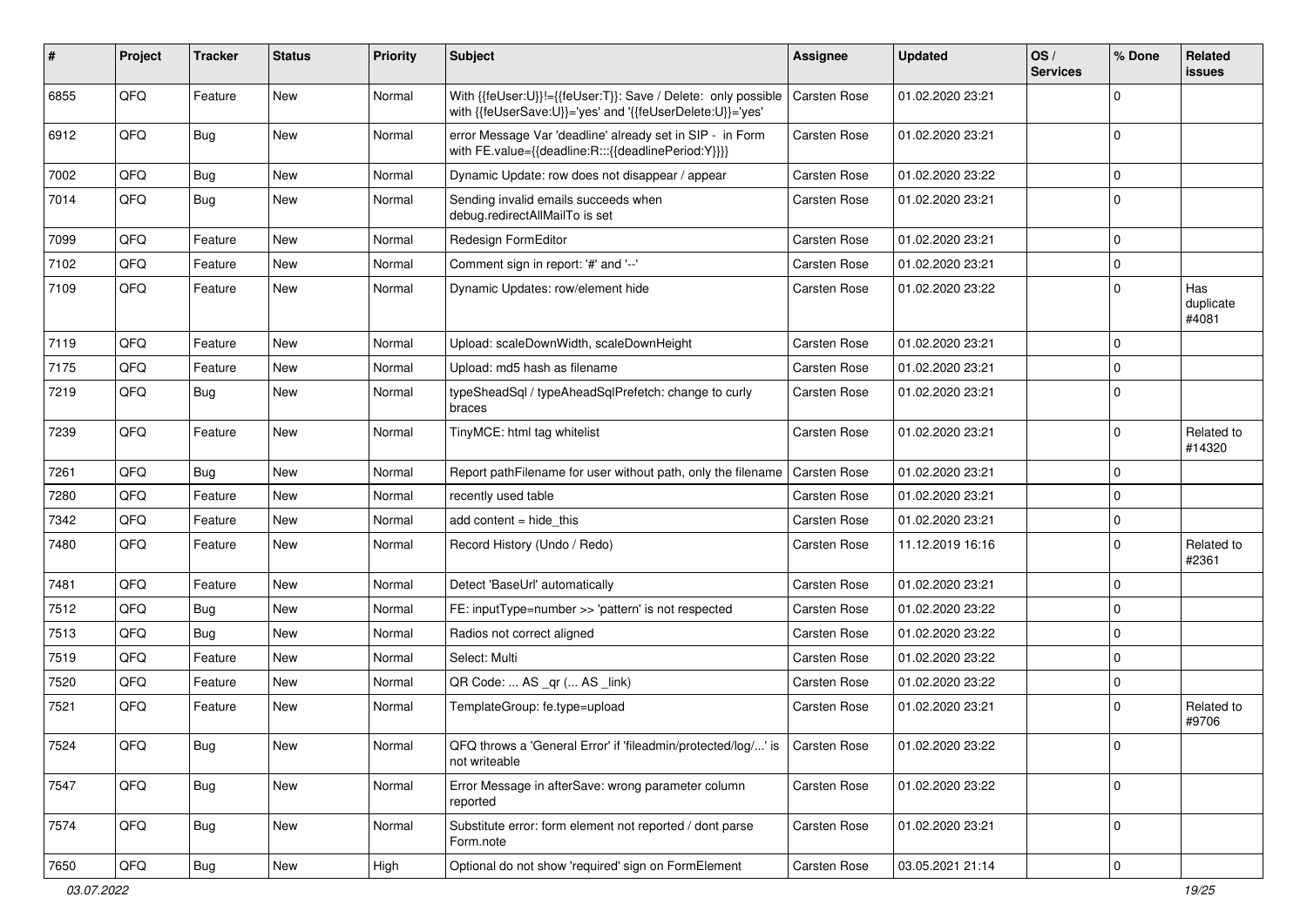| #    | Project | <b>Tracker</b> | <b>Status</b> | <b>Priority</b> | <b>Subject</b>                                                                                         | <b>Assignee</b>     | <b>Updated</b>   | OS/<br><b>Services</b> | % Done      | Related<br><b>issues</b>  |
|------|---------|----------------|---------------|-----------------|--------------------------------------------------------------------------------------------------------|---------------------|------------------|------------------------|-------------|---------------------------|
| 7660 | QFQ     | Feature        | <b>New</b>    | Normal          | IMAP: import mails to DB, move / delete mails                                                          | Carsten Rose        | 01.02.2020 09:52 |                        | $\Omega$    |                           |
| 7681 | QFQ     | Feature        | <b>New</b>    | Normal          | Optional switch off 'check for modified record'                                                        | <b>Carsten Rose</b> | 01.02.2020 23:21 |                        | $\Omega$    |                           |
| 7683 | QFQ     | Feature        | New           | Normal          | Special column names in '{{ SELECT  AS _link }}' should<br>be detected                                 | <b>Carsten Rose</b> | 01.02.2020 23:21 |                        | $\Omega$    |                           |
| 7685 | QFQ     | Bug            | New           | Normal          | Open FormElement from QFQ error message and save<br>modified record: error about missing {{formId:F}}  | <b>Carsten Rose</b> | 01.02.2020 23:22 |                        | $\Omega$    |                           |
| 7795 | QFQ     | <b>Bug</b>     | New           | Normal          | Readonly Form: Typeahead-Felder                                                                        | <b>Carsten Rose</b> | 01.02.2020 23:22 |                        | $\Omega$    | Related to<br>#10640      |
| 7812 | QFQ     | Feature        | <b>New</b>    | Normal          | FE 'Subrecord' - new option 'subrecordShowFilter',<br>'subrecordPaging'                                | <b>Carsten Rose</b> | 01.02.2020 23:22 |                        | $\Omega$    |                           |
| 7850 | QFQ     | Feature        | <b>New</b>    | High            | Upload records: non 'pathFileName' column                                                              | Carsten Rose        | 03.05.2021 21:14 |                        | $\Omega$    |                           |
| 7890 | QFQ     | Bug            | <b>New</b>    | Normal          | FormElement 'required': extraButtonInfo not aligned                                                    | <b>Carsten Rose</b> | 11.06.2021 21:17 |                        | $\Omega$    | Related to<br>#11517      |
| 7899 | QFQ     | Bug            | <b>New</b>    | High            | Fe.type=password / retype / required: always complain<br>about missing value                           | <b>Carsten Rose</b> | 03.05.2021 21:14 |                        | $\Omega$    |                           |
| 7920 | QFQ     | Feature        | <b>New</b>    | Normal          | FE: Syntax Highlight, Zeinlenumbruch                                                                   | <b>Carsten Rose</b> | 01.02.2020 10:03 |                        | $\Omega$    |                           |
| 7924 | QFQ     | Feature        | New           | Normal          | Radio/Checkbox with Tooltip                                                                            | <b>Carsten Rose</b> | 01.02.2020 23:22 |                        | $\Omega$    |                           |
| 8049 | QFQ     | Bug            | New           | Normal          | FE.type=note, column 'value': text moves some pixel to top<br>after save                               | <b>Carsten Rose</b> | 01.02.2020 23:22 |                        | $\Omega$    |                           |
| 8083 | QFQ     | Bug            | <b>New</b>    | High            | FormEditor: primary table list does not respect<br>'indexDb={{indexData:Y}}'                           | <b>Carsten Rose</b> | 03.05.2021 21:14 |                        | $\Omega$    | Has<br>duplicate<br>#6678 |
| 8089 | QFQ     | Feature        | New           | Normal          | Copy/Paste for FormElements                                                                            | <b>Carsten Rose</b> | 01.02.2020 23:22 |                        | $\mathbf 0$ |                           |
| 8187 | QFQ     | Feature        | <b>New</b>    | Normal          | Subrecord: enable/hide new button - make new/edit/delete<br>customizeable.                             | <b>Carsten Rose</b> | 06.03.2021 18:44 |                        | $\Omega$    | Related to<br>#11326      |
| 8217 | QFQ     | Feature        | <b>New</b>    | Normal          | if-elseif-else construct                                                                               | Carsten Rose        | 16.03.2021 18:41 |                        | $\Omega$    | Related to<br>#10716      |
| 8336 | QFQ     | Feature        | New           | Normal          | Form > modified > Close New: a) Optional disable popup, b)<br>custom text, c) mode on save: close stay | <b>Carsten Rose</b> | 01.02.2020 23:22 |                        | $\Omega$    | Related to<br>#8335       |
| 8431 | QFQ     | <b>Bug</b>     | <b>New</b>    | High            | autocron.php with wrong path                                                                           | <b>Carsten Rose</b> | 03.05.2021 21:14 |                        | 0           |                           |
| 8668 | QFQ     | Bug            | <b>New</b>    | High            | Pill disabled: dyamic mode 'hidden' not respected - FE is still<br>required                            | Carsten Rose        | 03.05.2021 21:14 |                        | $\Omega$    |                           |
| 8702 | QFQ     | Feature        | New           | Normal          | Load Record which is locked: missing user info                                                         | <b>Carsten Rose</b> | 11.12.2019 16:16 |                        | $\mathbf 0$ | Related to<br>#9789       |
| 8719 | QFQ     | Feature        | New           | Normal          | extraButtonLock: add support for 0/1                                                                   | Carsten Rose        | 01.02.2020 23:22 |                        | $\mathbf 0$ |                           |
| 8806 | QFQ     | Feature        | New           | Normal          | SQL Function nl2br                                                                                     | Carsten Rose        | 01.02.2020 23:22 |                        | $\mathbf 0$ |                           |
| 8962 | QFQ     | Feature        | New           | High            | allow for form fields with identical names                                                             | Carsten Rose        | 03.05.2021 21:14 |                        | $\mathbf 0$ |                           |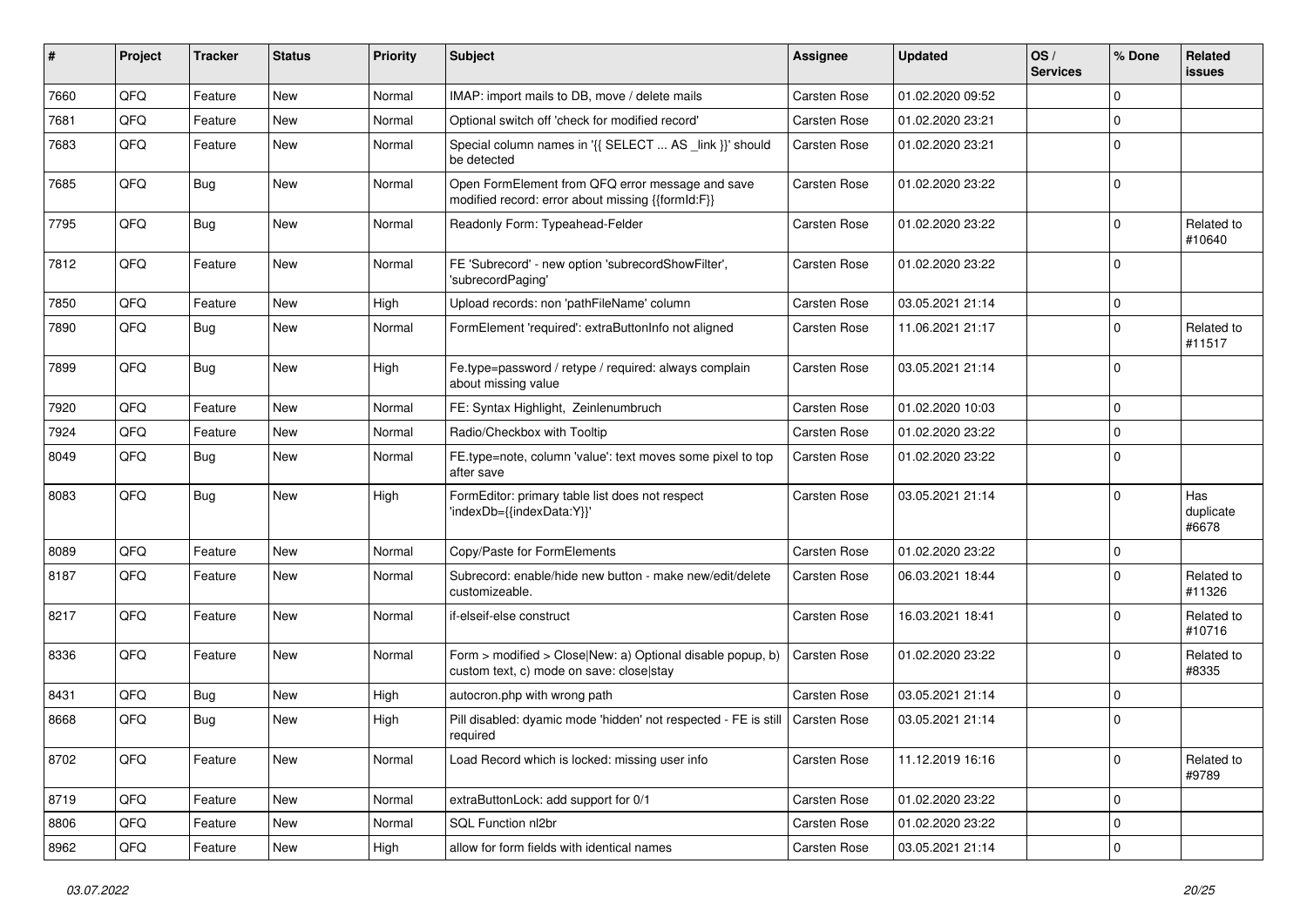| #    | Project | <b>Tracker</b> | <b>Status</b> | <b>Priority</b> | Subject                                                                         | Assignee            | <b>Updated</b>   | OS/<br><b>Services</b> | % Done      | Related<br>issues                                                    |
|------|---------|----------------|---------------|-----------------|---------------------------------------------------------------------------------|---------------------|------------------|------------------------|-------------|----------------------------------------------------------------------|
| 8975 | QFQ     | Feature        | <b>New</b>    | Normal          | Report Notation: 2.0                                                            | Carsten Rose        | 01.02.2020 23:22 |                        | $\Omega$    | Related to<br>#8963                                                  |
| 9013 | QFQ     | <b>Bug</b>     | New           | Normal          | Error in Twig template not handled                                              | Carsten Rose        | 20.10.2021 13:43 |                        | $\mathbf 0$ |                                                                      |
| 9077 | QFQ     | Bug            | New           | Normal          | typeAheadSql: report broken SQL                                                 | Carsten Rose        | 29.06.2022 22:35 |                        | $\Omega$    | Related to<br>#4018                                                  |
| 9127 | QFQ     | Bug            | <b>New</b>    | Normal          | Error Message: change 'roll over' color - text not readable                     | Carsten Rose        | 01.02.2020 23:22 |                        | 0           |                                                                      |
| 9128 | QFQ     | Feature        | <b>New</b>    | Normal          | Error Message: not replaced variables- a) replace back to<br>'{{', b) underline | Carsten Rose        | 01.02.2020 23:22 |                        | $\mathbf 0$ | Related to<br>#9129                                                  |
| 9129 | QFQ     | Feature        | New           | Normal          | sqlValidate: Message as notification, not as error                              | Carsten Rose        | 01.02.2020 23:22 |                        | $\mathbf 0$ | Related to<br>#9128                                                  |
| 9136 | QFQ     | Feature        | New           | Normal          | Create ZIP files with dynamic PDFs                                              | Carsten Rose        | 01.02.2020 23:22 |                        | $\mathbf 0$ |                                                                      |
| 9177 | QFQ     | Bug            | <b>New</b>    | Normal          | Bug? QFQ tries to save an action FE, which has real<br>existing column name     | Carsten Rose        | 01.02.2020 23:22 |                        | $\mathbf 0$ |                                                                      |
| 9208 | QFQ     | Feature        | <b>New</b>    | Normal          | Manage 'recent' records                                                         | Carsten Rose        | 01.02.2020 23:22 |                        | $\mathbf 0$ |                                                                      |
| 9221 | QFQ     | Feature        | <b>New</b>    | Normal          | typeAhead: Zeichenlimite ausschalten                                            | Carsten Rose        | 29.06.2022 22:36 |                        | $\mathbf 0$ |                                                                      |
| 9275 | QFQ     | Bug            | New           | Normal          | autcron: t3 page, which takes to long to respond, is not<br>reported properly   | Carsten Rose        | 01.02.2020 23:22 |                        | 100         |                                                                      |
| 9317 | QFQ     | Bug            | <b>New</b>    | Normal          | FE.type=note: with dynamic show/hidden an empty label<br>causes trouble         | Carsten Rose        | 01.02.2020 23:22 |                        | $\mathbf 0$ |                                                                      |
| 9347 | QFQ     | <b>Bug</b>     | <b>New</b>    | High            | FE.type=upload with dynamic show/hidden: required not<br>detected               | Carsten Rose        | 12.06.2021 10:40 |                        | $\Omega$    | Related to<br>#5305,<br>Related to<br>#12398                         |
| 9348 | QFQ     | Feature        | <b>New</b>    | Normal          | defaultThumbnailSize: pre render thumbnails                                     | Carsten Rose        | 12.06.2021 09:05 |                        | $\mathbf 0$ |                                                                      |
| 9352 | QFQ     | Feature        | New           | Normal          | FE 'Native' fire slaveld, sqlAfter, sqlIns                                      | Carsten Rose        | 01.02.2020 23:22 |                        | $\mathbf 0$ |                                                                      |
| 9531 | QFQ     | Bug            | <b>New</b>    | High            | FE File: Dynamic Update / modeSql / required detected<br>even it not set        | Carsten Rose        | 11.06.2021 20:32 |                        | $\mathbf 0$ | Related to<br>#12398                                                 |
| 9533 | QFQ     | Bug            | <b>New</b>    | Normal          | FE.type=upload: Check in 'beforeSave' if upload is given                        | Carsten Rose        | 01.02.2020 23:22 |                        | $\Omega$    | Related to<br>#11523                                                 |
| 9537 | QFQ     | Feature        | <b>New</b>    | Normal          | FormEditor: Edit fieldset in FrontEnd                                           | Carsten Rose        | 01.02.2020 23:22 |                        | $\mathbf 0$ |                                                                      |
| 9602 | QFQ     | Feature        | New           | Normal          | Form definition as JSON                                                         | <b>Carsten Rose</b> | 01.02.2020 23:21 |                        | $\mathbf 0$ | Related to<br>#9600                                                  |
| 9706 | QFQ     | Feature        | <b>New</b>    | Normal          | Multi File Upload (hidden template group)                                       | <b>Carsten Rose</b> | 01.02.2020 23:22 |                        | $\Omega$    | Related to<br>#7521,<br>Related to<br>#5562,<br>Related to<br>#13330 |
| 9707 | QFQ     | Feature        | New           | Normal          | SIP security: encode pageld and check pageld on decode                          | Carsten Rose        | 01.02.2020 23:22 |                        | 0           |                                                                      |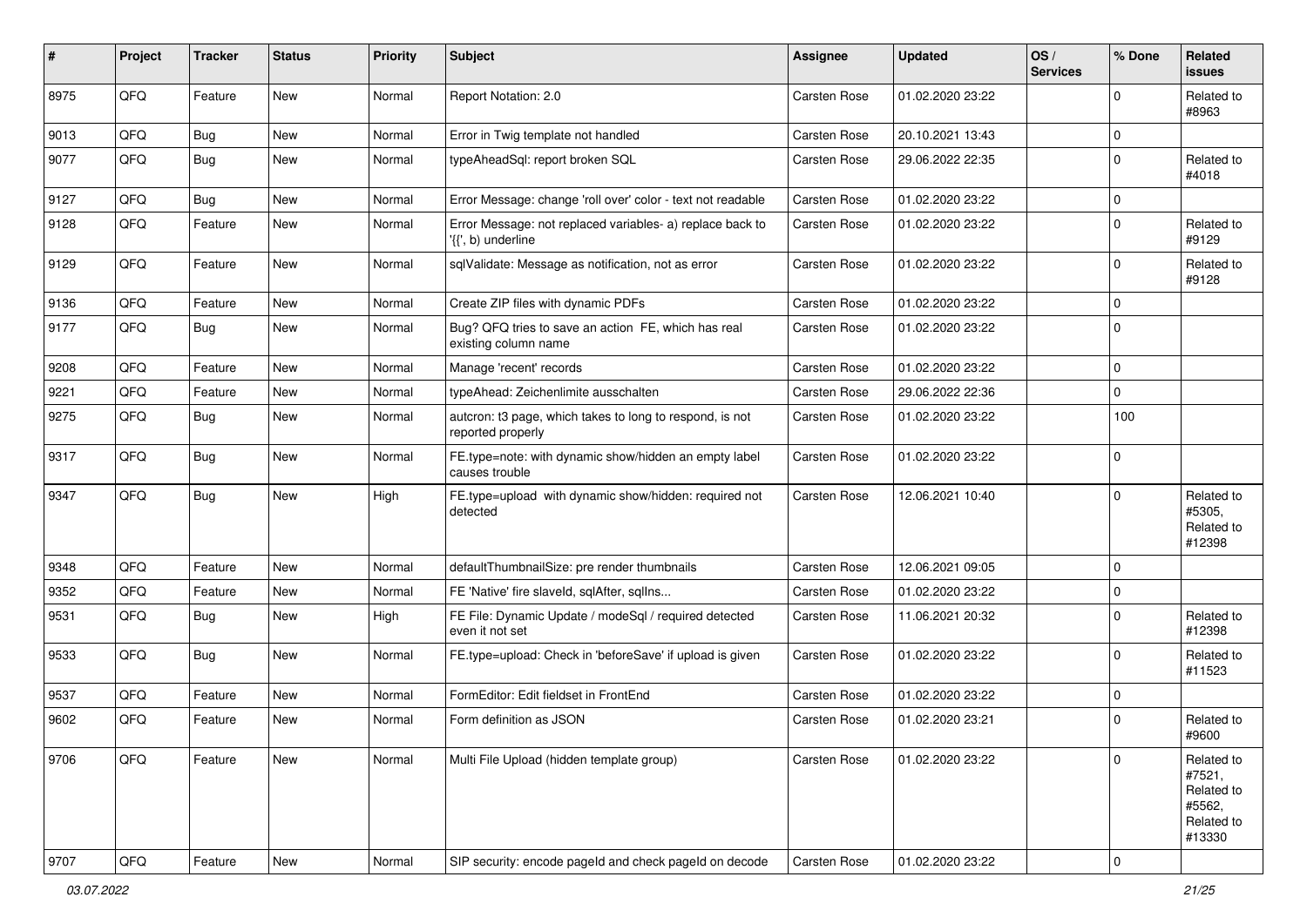| ∦     | Project | <b>Tracker</b> | <b>Status</b> | <b>Priority</b> | Subject                                                                                                                               | <b>Assignee</b>     | <b>Updated</b>   | OS/<br><b>Services</b> | % Done      | Related<br><b>issues</b>                                             |
|-------|---------|----------------|---------------|-----------------|---------------------------------------------------------------------------------------------------------------------------------------|---------------------|------------------|------------------------|-------------|----------------------------------------------------------------------|
| 9773  | QFQ     | Bug            | <b>New</b>    | Normal          | form.parameter.formModeGlobal=requiredOff                                                                                             | Carsten Rose        | 01.02.2020 15:56 |                        | $\Omega$    |                                                                      |
| 9777  | QFQ     | Feature        | <b>New</b>    | Normal          | Logging QFQ Variables                                                                                                                 | Carsten Rose        | 16.12.2019 17:17 |                        | $\mathbf 0$ |                                                                      |
| 9781  | QFQ     | Feature        | New           | Normal          | Button: CSS class to make buttons smaller                                                                                             | Carsten Rose        | 01.02.2020 23:22 |                        | $\Omega$    |                                                                      |
| 9783  | QFQ     | Bug            | <b>New</b>    | Normal          | Email with special characters                                                                                                         | Carsten Rose        | 01.02.2020 23:22 |                        | $\mathbf 0$ |                                                                      |
| 9811  | QFQ     | Feature        | <b>New</b>    | Normal          | Report: tag every n'th row                                                                                                            | <b>Carsten Rose</b> | 01.02.2020 23:22 |                        | $\Omega$    |                                                                      |
| 9927  | QFQ     | Feature        | New           | Normal          | QFQ Update: a) Update nur machen wenn BE User<br>eingeloggt ist., b) Bei Fehler genaue Meldung welcher<br>Updateschritt Probleme hat. | <b>Carsten Rose</b> | 22.01.2020 12:59 |                        | $\Omega$    |                                                                      |
| 9983  | QFQ     | Feature        | <b>New</b>    | Normal          | Report Notation: new keyword 'range'                                                                                                  | Carsten Rose        | 01.02.2020 15:55 |                        | $\mathbf 0$ |                                                                      |
| 10014 | QFQ     | Feature        | <b>New</b>    | Normal          | Manual.rst: describe behaviour and process order of<br>fillStoreVar, slaveId, sqlBefore,                                              | <b>Carsten Rose</b> | 01.02.2020 22:31 |                        | $\Omega$    |                                                                      |
| 10080 | QFQ     | Feature        | New           | Normal          | Popup on 'save' / 'close': configure dialog (answer<br>yes/no/cancle/)                                                                | Carsten Rose        | 28.03.2021 20:52 |                        | $\mathbf 0$ | Is duplicate<br>of #12262                                            |
| 10081 | QFQ     | Bug            | <b>New</b>    | High            | Stale record lock after 'forbidden' character                                                                                         | <b>Carsten Rose</b> | 03.05.2021 21:12 |                        | 0           | Related to<br>#10082,<br>Related to<br>#9789                         |
| 10082 | QFQ     | Bug            | <b>New</b>    | Normal          | FE.type=SELECT - 'sanatize' Class                                                                                                     | Carsten Rose        | 07.05.2020 09:36 |                        | $\mathbf 0$ | Related to<br>#10081                                                 |
| 10115 | QFQ     | Feature        | <b>New</b>    | Normal          | TypeAhead: static list                                                                                                                | Carsten Rose        | 26.02.2020 16:42 |                        | 100         |                                                                      |
| 10119 | QFQ     | Feature        | New           | Normal          | Dropdown (selectlist) & Type Ahead: format and catagorize<br>list                                                                     | <b>Carsten Rose</b> | 07.05.2020 09:36 |                        | $\Omega$    |                                                                      |
| 10322 | QFQ     | <b>Bug</b>     | <b>New</b>    | Normal          | FormElement / Radio: missing column 'enum' >> FE not<br>reported                                                                      | Carsten Rose        | 07.05.2020 09:37 |                        | $\mathbf 0$ |                                                                      |
| 10506 | QFQ     | Bug            | <b>New</b>    | High            | Template Group broken on MultiDB instance                                                                                             | Carsten Rose        | 03.05.2021 21:12 |                        | $\Omega$    | Related to<br>#10505                                                 |
| 10508 | QFQ     | Bug            | <b>New</b>    | High            | Multi Form broken on Multi DB Instance                                                                                                | Carsten Rose        | 03.05.2021 21:12 |                        | $\mathbf 0$ |                                                                      |
| 10588 | QFQ     | Bug            | <b>New</b>    | Normal          | typeahed Tag: Doku anpassen                                                                                                           | <b>Carsten Rose</b> | 12.11.2020 23:45 |                        | $\mathbf 0$ |                                                                      |
| 10593 | QFQ     | Feature        | <b>New</b>    | Normal          | label2: text behind input element                                                                                                     | <b>Carsten Rose</b> | 16.05.2020 10:57 |                        | 0           |                                                                      |
| 10640 | QFQ     | Bug            | New           | High            | TypeAhead Tag: FE editierbar trotz readOnly                                                                                           | <b>Carsten Rose</b> | 03.05.2021 21:12 |                        | $\Omega$    | Related to<br>#7795                                                  |
| 10658 | QFQ     | Bug            | <b>New</b>    | Normal          | processReadOnly broken                                                                                                                | Carsten Rose        | 27.05.2020 17:55 |                        | 0           |                                                                      |
| 10704 | QFQ     | Bug            | New           | Normal          | wkhtml problem rendering fullCalendar.js / fabric.js >><br>successor: puppeteer                                                       | <b>Carsten Rose</b> | 12.11.2020 23:45 |                        | $\Omega$    | Related to<br>#5024,<br>Related to<br>#4650,<br>Related to<br>#10715 |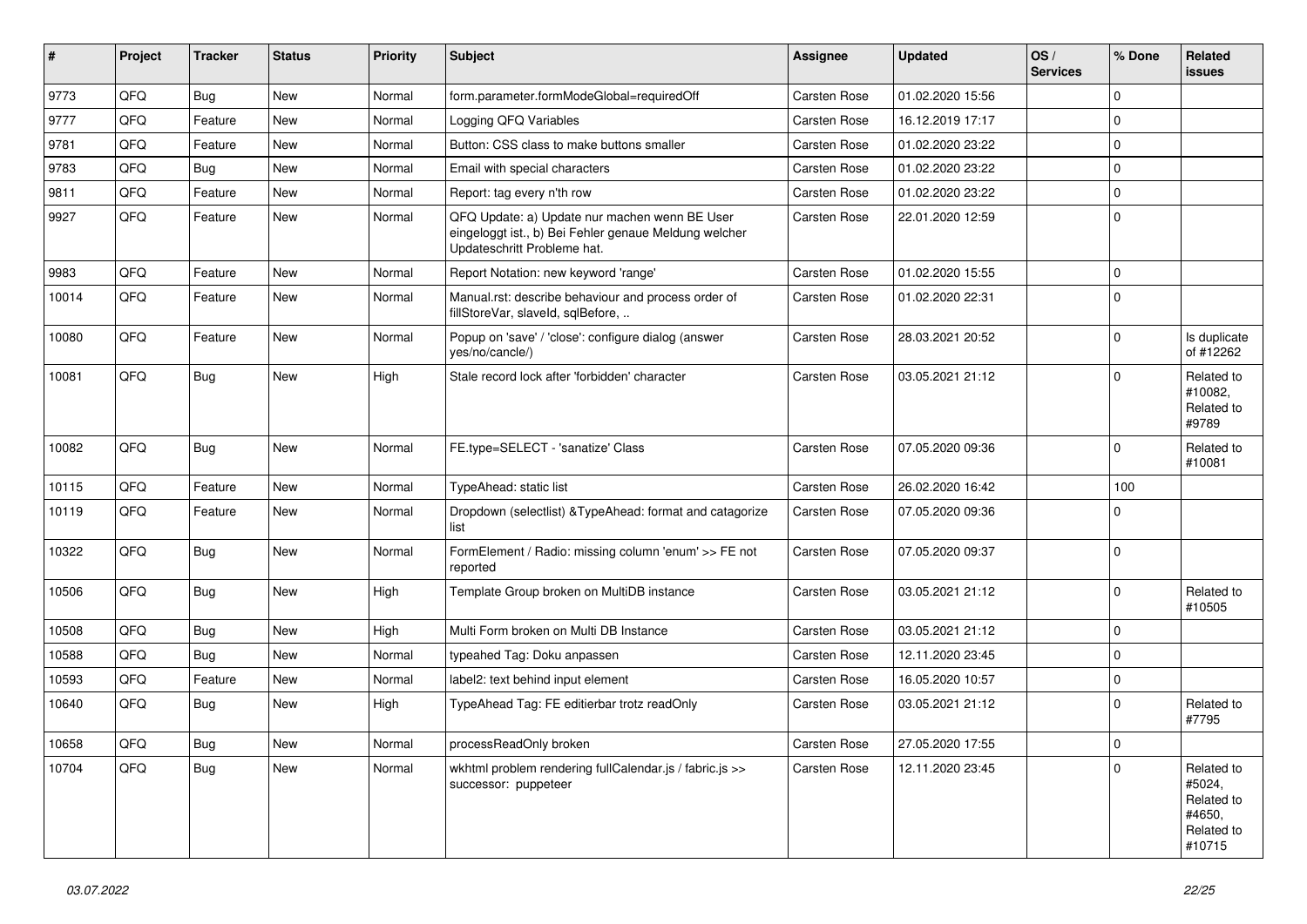| ∦     | Project | <b>Tracker</b> | <b>Status</b> | <b>Priority</b> | Subject                                                                                              | <b>Assignee</b>                                        | <b>Updated</b>   | OS/<br><b>Services</b> | % Done      | Related<br><b>issues</b>                      |                      |
|-------|---------|----------------|---------------|-----------------|------------------------------------------------------------------------------------------------------|--------------------------------------------------------|------------------|------------------------|-------------|-----------------------------------------------|----------------------|
| 10714 | QFQ     | Feature        | <b>New</b>    | Normal          | multi Table Form                                                                                     | Carsten Rose                                           | 16.03.2021 18:44 |                        | $\mathbf 0$ |                                               |                      |
| 10819 | QFQ     | Feature        | New           | Normal          | Persistent SIP - second try                                                                          | <b>Carsten Rose</b>                                    | 29.06.2020 23:02 |                        | $\Omega$    | Related to<br>#6261                           |                      |
| 10937 | QFQ     | Bug            | <b>New</b>    | Normal          | Fehler mit abhängigen Select- Feldern beim Positionieren                                             | Carsten Rose                                           | 12.11.2020 23:45 |                        | $\mathbf 0$ |                                               |                      |
| 10976 | QFQ     | Feature        | <b>New</b>    | Normal          | Excel Export Verbesserungen                                                                          | <b>Carsten Rose</b>                                    | 06.08.2020 10:56 |                        | $\Omega$    |                                               |                      |
| 10979 | QFQ     | Feature        | New           | Normal          | Ajax Calls an API - dataReport                                                                       | <b>Carsten Rose</b>                                    | 11.05.2022 12:15 |                        | $\Omega$    |                                               |                      |
| 10996 | QFQ     | Feature        | <b>New</b>    | Normal          | Download video via sip: no seek                                                                      | Carsten Rose                                           | 12.08.2020 14:18 |                        | $\mathbf 0$ |                                               |                      |
| 11080 | QFQ     | Feature        | <b>New</b>    | Normal          | Send MQTT messages                                                                                   | Carsten Rose                                           | 29.08.2020 19:49 |                        | $\mathbf 0$ |                                               |                      |
| 11239 | QFQ     | Bug            | <b>New</b>    | Normal          | Radiobutton (plain): horizontales Rendern abhängig vom<br>Datentyp in der Datenbank                  | <b>Carsten Rose</b>                                    | 30.09.2020 18:37 |                        | $\mathbf 0$ |                                               |                      |
| 11460 | QFQ     | Feature        | <b>New</b>    | Normal          | Easier creation of changelog: gitchangelog                                                           | Carsten Rose                                           | 12.06.2021 10:20 |                        | $\mathbf 0$ | Related to<br>#13467                          |                      |
| 11504 | QFQ     | Feature        | <b>New</b>    | Normal          | Dynamic Update: Button text update for 'Save',' Close' &<br>'Delete'                                 | <b>Carsten Rose</b>                                    | 12.11.2020 23:44 |                        | $\Omega$    |                                               |                      |
| 11516 | QFQ     | Feature        | <b>New</b>    | Normal          | Multi Page Form (Previous/Next Buttons)                                                              | Carsten Rose                                           | 16.03.2021 17:52 |                        | $\mathbf 0$ |                                               |                      |
| 11523 | QFQ     | Feature        | New           | Normal          | Mit dynamic Update erkennen, ob Upload gemacht wurde                                                 | Carsten Rose                                           | 13.11.2020 15:07 |                        | $\Omega$    | Related to<br>#9533                           |                      |
| 11667 | QFQ     | Bug            | <b>New</b>    | Normal          | MySQL mariadb-server-10.3: Incorrect datetime value                                                  | Carsten Rose                                           | 03.05.2021 20:48 |                        | $\mathbf 0$ |                                               |                      |
| 11668 | QFQ     | <b>Bug</b>     | <b>New</b>    | Normal          | Play function.sql - problem with mysql                                                               | <b>Carsten Rose</b>                                    | 03.05.2021 20:48 |                        | $\mathbf 0$ |                                               |                      |
| 11695 | QFQ     | Bug            | <b>New</b>    | Normal          | MultiForm required FE Error                                                                          | Carsten Rose                                           | 04.12.2020 13:34 |                        | $\mathbf 0$ |                                               |                      |
| 11702 | QFQ     | Feature        | <b>New</b>    | Normal          | HTML Special Char makes no sense for 'allbut' if '&' is<br>forbidden                                 | <b>Carsten Rose</b>                                    | 07.12.2021 16:35 |                        | $\Omega$    | Related to<br>#5112,<br>Related to<br>#14320  |                      |
| 11747 | QFQ     | Feature        | New           | Normal          | Maintenance Page with Redirect                                                                       | Carsten Rose                                           | 03.05.2021 20:47 |                        | $\Omega$    | Related to<br>#11741                          |                      |
| 11752 | QFQ     | Bug            | <b>New</b>    | Normal          | checkbox renders multiple input elements with same name                                              | Carsten Rose                                           | 17.12.2020 14:58 |                        | $\Omega$    | Related to<br>#11750                          |                      |
| 11775 | QFQ     | Feature        | <b>New</b>    | Normal          | Subrecord Tooltip pro Feld                                                                           | Carsten Rose                                           | 18.12.2020 15:22 |                        | $\Omega$    | Related to<br>#11955                          |                      |
| 11893 | QFQ     | Feature        | New           | High            | Broken SIP: a) only report one time, b) only report in main<br>column                                | <b>Carsten Rose</b>                                    | 12.05.2021 12:13 |                        | $\mathbf 0$ | Related to<br>#12532,<br>Related to<br>#14187 |                      |
| 11955 | QFQ     | Feature        | <b>New</b>    | Normal          | subrecord: new title option to set <th> attributes - e.g. to<br/>customize tablesorter options.</th> | attributes - e.g. to<br>customize tablesorter options. | Carsten Rose     | 03.05.2021 20:47       |             | $\mathbf 0$                                   | Related to<br>#11775 |
| 12023 | QFQ     | Feature        | New           | Normal          | MySQL Stored Precdure: QDECODESPECIALCHAR()                                                          | Carsten Rose                                           | 16.02.2021 11:16 |                        | 0           | Related to<br>#12022                          |                      |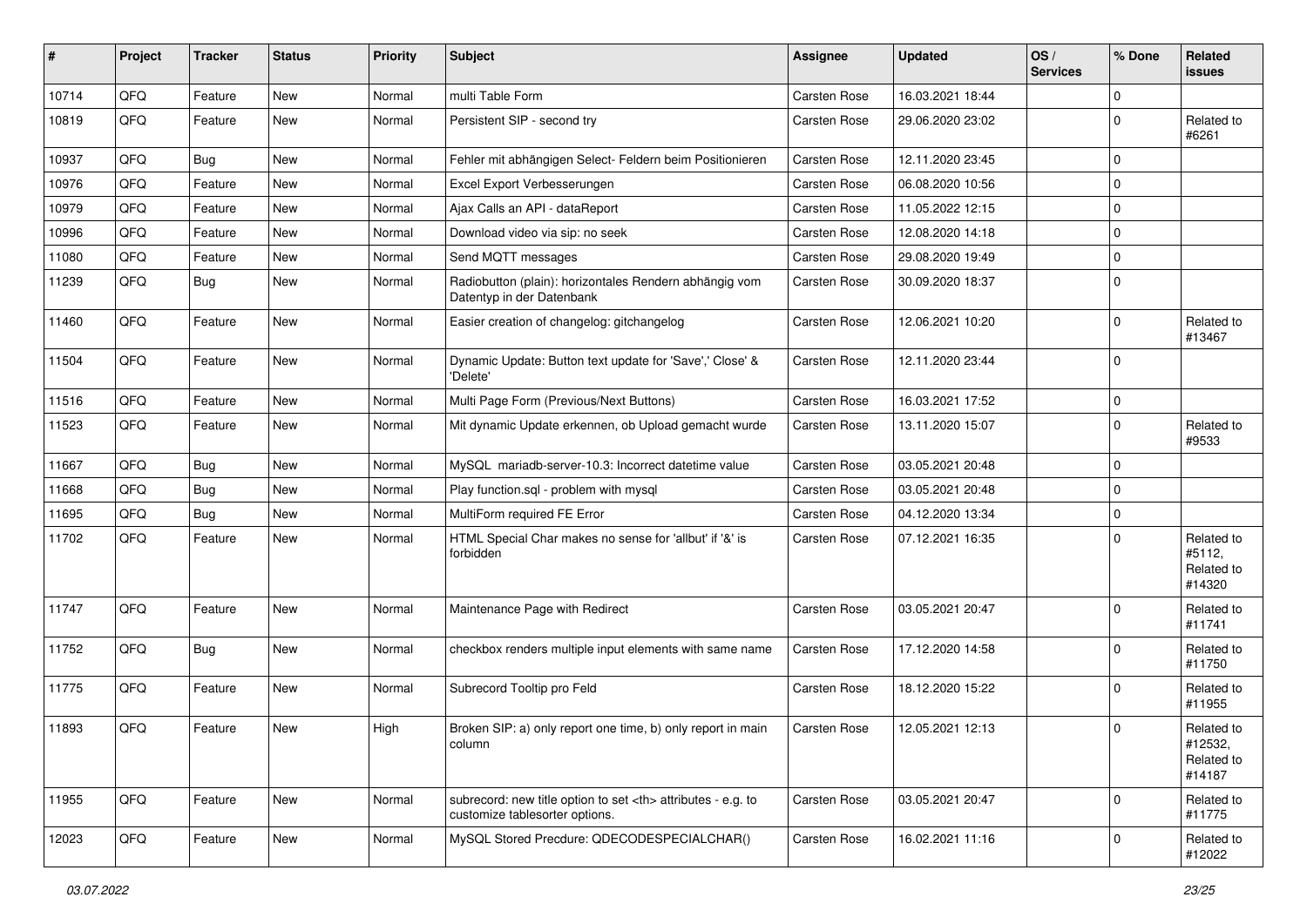| #     | Project | <b>Tracker</b> | <b>Status</b> | Priority | Subject                                                                                                        | <b>Assignee</b>     | <b>Updated</b>   | OS/<br><b>Services</b> | % Done      | Related<br>issues                             |
|-------|---------|----------------|---------------|----------|----------------------------------------------------------------------------------------------------------------|---------------------|------------------|------------------------|-------------|-----------------------------------------------|
| 12024 | QFQ     | Feature        | <b>New</b>    | Normal   | Excel Export: text columns by default decode<br>htmlspeciachar()                                               | <b>Carsten Rose</b> | 17.02.2021 23:55 |                        | 0           | Related to<br>#12022                          |
| 12040 | QFQ     | Bug            | <b>New</b>    | Normal   | FE Mode 'hidden' für zwei FEs auf einer Zeile                                                                  | <b>Carsten Rose</b> | 18.02.2021 10:13 |                        | $\Omega$    |                                               |
| 12045 | QFQ     | Bug            | <b>New</b>    | Normal   | templateGroup afterSave FE: Aufruf ohne<br>sqlHonorFormElements funktioniert nicht                             | <b>Carsten Rose</b> | 18.02.2021 16:33 |                        | $\Omega$    |                                               |
| 12109 | QFQ     | Feature        | <b>New</b>    | Normal   | Donwload Link: Plain, SIP, Persistent Link, Peristent SIP -<br>new notation                                    | <b>Carsten Rose</b> | 03.05.2021 20:45 |                        | $\Omega$    | Related to<br>#12085                          |
| 12119 | QFQ     | Feature        | <b>New</b>    | Normal   | AS paged: error message missing if there ist no 'r' argument.                                                  | <b>Carsten Rose</b> | 03.05.2021 20:51 |                        | 0           |                                               |
| 12133 | QFQ     | Bug            | <b>New</b>    | Normal   | NPM, phpSpreadSheet aktualisieren                                                                              | <b>Carsten Rose</b> | 15.03.2021 09:04 |                        | $\Omega$    |                                               |
| 12146 | QFQ     | Feature        | New           | Normal   | Autocron Job: Anzeigen wann der naechste Job ausgefuehrt<br>wird, resp das er nicht ausgefuehrt wird           | <b>Carsten Rose</b> | 15.03.2021 15:23 |                        | $\Omega$    |                                               |
| 12162 | QFQ     | Feature        | <b>New</b>    | Normal   | FE.type=sendmail: personalized mailing (several mails) via<br>template                                         | <b>Carsten Rose</b> | 03.05.2021 20:45 |                        | $\Omega$    |                                               |
| 12163 | QFQ     | Feature        | <b>New</b>    | Normal   | Checkbox: table wrap                                                                                           | Carsten Rose        | 03.05.2021 20:51 |                        | $\Omega$    |                                               |
| 12186 | QFQ     | Feature        | New           | High     | TinyMCE Config für Objekte                                                                                     | <b>Carsten Rose</b> | 07.12.2021 17:19 |                        | $\Omega$    | <b>Blocks</b><br>#12632                       |
| 12187 | QFQ     | Bug            | <b>New</b>    | Normal   | Trigger FormAsFile() via Report: probably problem with multi<br>DB setup                                       | Carsten Rose        | 20.03.2021 21:20 |                        | $\Omega$    |                                               |
| 12269 | QFQ     | Feature        | <b>New</b>    | Normal   | 2FA - Login                                                                                                    | Carsten Rose        | 03.05.2021 20:45 |                        | 0           |                                               |
| 12327 | QFQ     | Bug            | <b>New</b>    | Normal   | Copy to clipboard: Glyphicon can not be changed                                                                | <b>Carsten Rose</b> | 27.12.2021 17:59 |                        | $\Omega$    |                                               |
| 12330 | QFQ     | Feature        | <b>New</b>    | Normal   | Copy to input field / text area / TinyMCE                                                                      | <b>Carsten Rose</b> | 07.04.2021 09:01 |                        | $\Omega$    |                                               |
| 12400 | QFQ     | Feature        | New           | Normal   | Tutorial ist in QFQ Doku, Wird in der Suche gefunden, es<br>gibt aber kein Menupunkt - Inhalt ueberpruefen     | Carsten Rose        | 03.05.2021 20:45 |                        | $\mathbf 0$ |                                               |
| 12412 | QFQ     | Feature        | <b>New</b>    | Normal   | Action/Escape qualifier 'e' (empty), '0': if given, an empty<br>string (or '0') will be treated as 'not found' | <b>Carsten Rose</b> | 08.05.2021 09:40 |                        | 0           | Related to<br>#12413,<br>Related to<br>#10012 |
| 12413 | QFQ     | Feature        | <b>New</b>    | Normal   | STORE_TYPO3: enhance for {{be_users.email:T}},<br>{{fe users.email:T}}                                         | <b>Carsten Rose</b> | 03.05.2021 20:45 |                        | $\Omega$    | Related to<br>#12412.<br>Related to<br>#10012 |
| 12465 | QFQ     | Feature        | New           | Normal   | QFQ Function: use in FE to fill StoreRecord                                                                    | <b>Carsten Rose</b> | 05.05.2021 21:58 |                        | $\Omega$    |                                               |
| 12468 | QFQ     | Bug            | New           | Urgent   | Form: update Form.title after save                                                                             | Carsten Rose        | 03.05.2021 21:12 |                        | $\pmb{0}$   |                                               |
| 12474 | QFQ     | Feature        | New           | Normal   | Check BaseConfigURL if it is given and the the last char is '/                                                 | <b>Carsten Rose</b> | 03.05.2021 20:45 |                        | 0           |                                               |
| 12477 | QFQ     | Feature        | New           | Normal   | Support for refactoring: Form, FormElement, diverse<br>Tabellen/Spalten, tt-content Records                    | Carsten Rose        | 03.05.2021 20:45 |                        | 0           |                                               |
| 12480 | QFQ     | Feature        | New           | Normal   | If QFQ upgrade is running, block further request                                                               | Carsten Rose        | 03.05.2021 20:45 |                        | 0           |                                               |
| 12512 | QFQ     | Bug            | New           | Normal   | Some MySQL Installation can't use 'stored procedures'                                                          | Carsten Rose        | 19.03.2022 17:48 |                        | 0           |                                               |